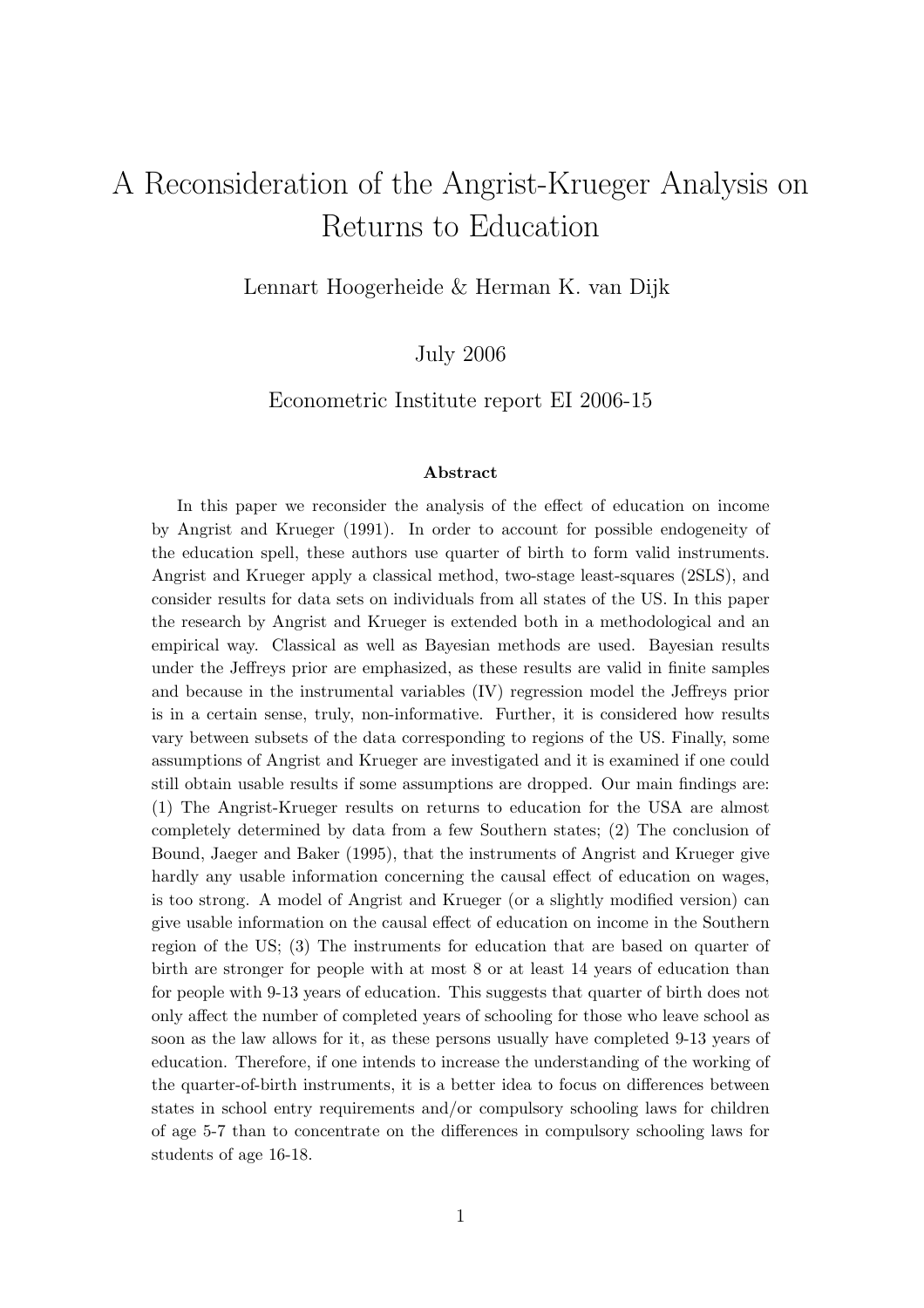#### 1 Introduction

Measuring the effect of education on income, the (monetary) returns to education, is a matter of great importance for several decision processes. For example, the results of such analysis are relevant for government agencies responsible for compulsory schooling laws, for school districts considering changes in school entrance policies and also for parents deciding when to enroll their children to school. However, a problem is that intellectual capabilities, which are usually not observed, not only influence education but also directly affect income. Therefore, a simple regression of income on the number of years of education may lead to incorrect conclusions. For example, smarter students find school less difficult and may choose to obtain more schooling to signal their high ability. So, even if extra years of education have no effect on income, people with higher education will on average have higher incomes because of their higher abilities. Therefore, one may expect that an ordinary regression of income on the years of education leads to an upward bias, i.e. an overestimated effect of education on income.<sup>1</sup> Another problem is the measurement error in reported education. First, usually only the completed number of years of education is reported. Second, people may misreport their education spell.<sup>2</sup> If the measurement error would be the only problem, one would expect that a simple regression of income on education would result in a downward bias, i.e. an underestimated effect of education on income, as the part of the variation in education that is merely due to measurement error does not lead to variation in income.

A method for solving these problems is the use of instrumental variables that must be correlated with education but uncorrelated with latent capabilities (and measurement errors). However, it is hard to find variables that are correlated with education but uncorrelated with intellectual capabilities. Angrist and Krueger (1991) use American data and suggest using quarter of birth to form instrumental variables. These instruments exploit that students born in different quarters have different average education. This results since most school districts require students to have turned age six by a certain date, a so-called 'birthday cutoff' which is typically near the end of the year, in the year they enter school, whereas compulsory schooling laws compel students to remain at school until their sixteenth, seventeenth or eighteenth birthday. This asymmetry between school-entry requirements and compulsory schooling laws compels students born in certain months to attend school longer than students born in other months: students born earlier in the year enter school at an older age and reach the legal dropout age after less education. Hence, for students who leave school as soon as the schooling laws allow for it, those born in the

<sup>&</sup>lt;sup>1</sup>The intellectual capabilities of the persons in the sample may not be the only reason for an overestimated effect of education on income. The (often unobserved) intellectual capabilities, income and education level of their parents may also cause an upward bias, as these characteristics of their parents may also influence their education level and have a direct effect on their income; for example, it may be the case that children of more intelligent and higher educated parents on average learn more at home.

<sup>2</sup>Siegel and Hodge (1968) find that the correlation between individuals' education reported in two surveys is only 0.933.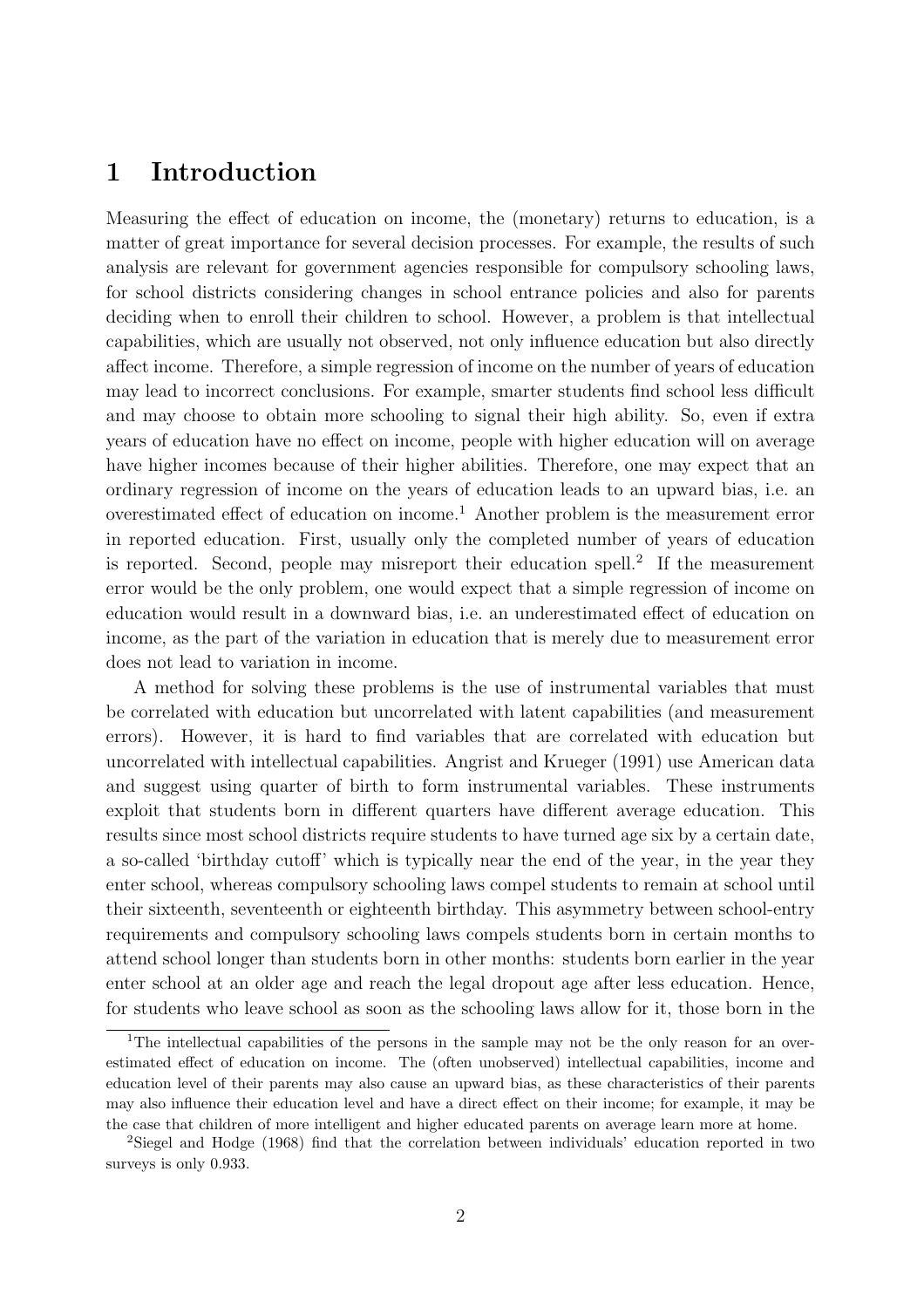first quarter have on average attended school for three quarters less than those born in the fourth quarter.

The strength of these instruments clearly depends on the fraction of students that immediately leave school when it is permitted. This is, however, only a small part of the total population of students since most students do not immediately leave school when it is allowed and some leave school before they attain the legal dropout age. Angrist and Krueger (1991) mention several factors that influence the size of the latter group. Compulsory schooling laws allow certain officers to take children into custody and/or punish a child's parents if a child does not attend school; and child labor laws restrict or prohibit children of compulsory school age from participating in the work force, the main alternative to attending school. There are, however, exemptions to compulsory schooling laws: students are exempt from compulsory school attendance if they have a high school degree; and in many states there are exemptions for children suffering from physical or mental disabilities, or if they live far from school.

Alongside that the quarter of birth only affects the years of education for a small fraction of the student population, its influence is also limited since it only implies a maximum difference of one year over the different quarters which is small compared to the overall variation in the education spell. Quarter of birth is therefore expected to be a weak instrument. Bound, Jaeger and Baker (1995), for example, show that randomly generated instruments, designed to match the data of Angrist and Krueger (1991), yield results remarkably similar to those based on the actual instruments. Staiger and Stock (1997) also show that inference on the returns to education is strongly affected by the weakness of the quarter of birth instruments. Hence, although the quarter of birth seems a plausible source for constructing instruments, we should be careful with interpreting the results because of the weakness of the instruments.

Angrist and Krueger (1991) only apply a classical method, two-stage least-squares (2SLS), and consider only results for the whole data set of all states of the US. In this paper the research by Angrist and Krueger (1991) is extended. Results are examined for both classical and Bayesian methods. Bayesian results under the Jeffreys prior are emphasized, as these results are valid in finite samples and because in the instrumental variables (IV) regression model the Jeffreys prior is - unlike the flat prior of Drèze  $(1976)$  - truly noninformative; see e.g. Kleibergen and Zivot (2003). Furthermore, it is considered how results vary between subsets of the data corresponding to regions of the US. It is shown that results of Angrist and Krueger (1991) on returns to education for the USA are almost completely determined by data from a few Southern states. Finally, some assumptions made by Angrist and Krueger (1991) are investigated and it is examined if one could still obtain usable results if some assumptions are dropped. It is shown that the instruments for education that are based on quarter of birth are stronger for people with at most 8 or at least 14 years of education than for people with 9-13 years of education. This suggests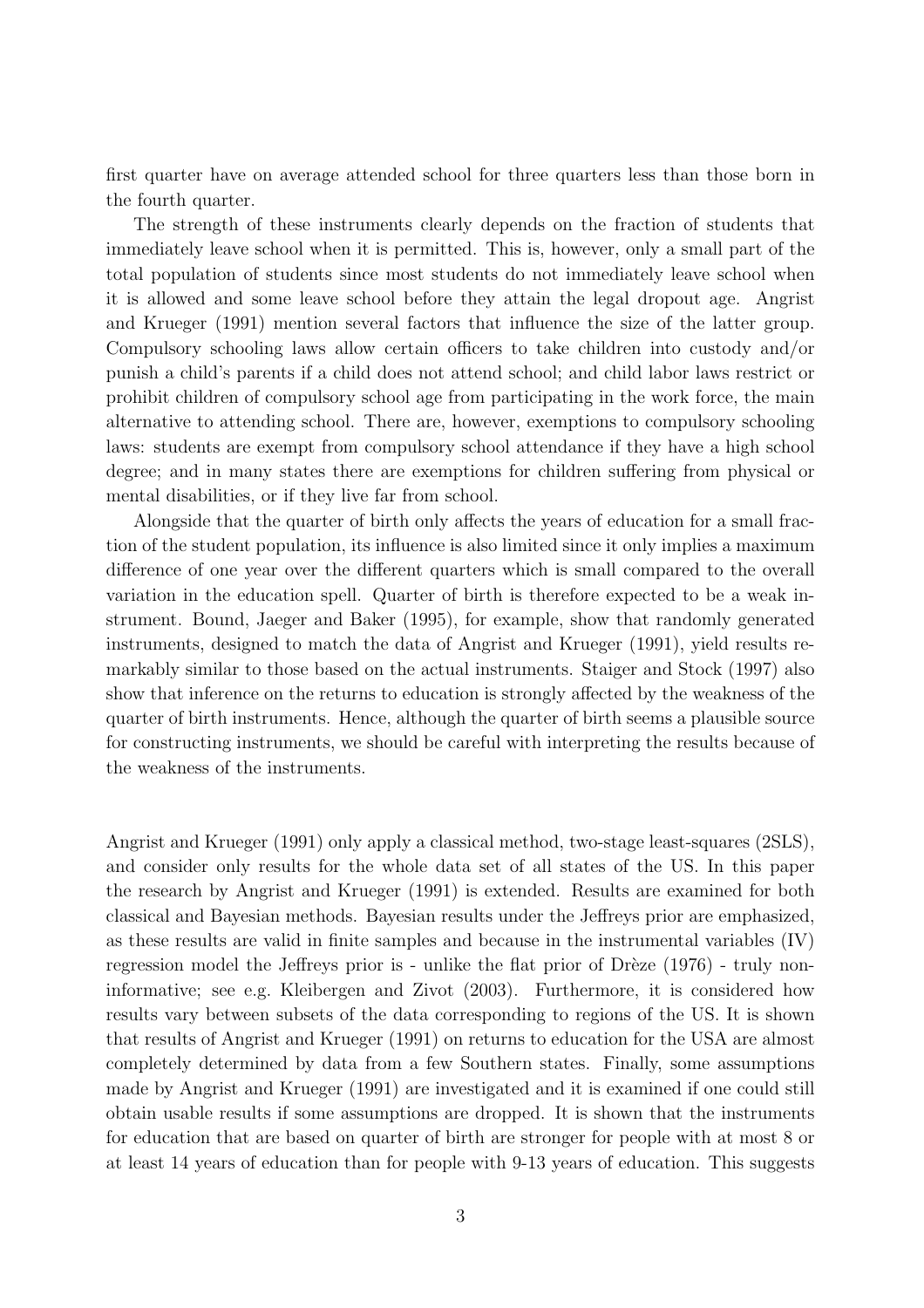that quarter of birth does not only affect the number of completed years of schooling for those who leave school as soon as the law allows for it, which is suggested by Angrist and Krueger (1991), as these persons are (mostly) contained in the group with 9-13 years of education. Therefore, if one intends to increase the understanding of the working of the quarter-of-birth instruments, it is a better idea to focus on differences between states in school entry requirements and/or compulsory schooling laws for children of age 5-7 than to concentrate on the differences in compulsory schooling laws for students of age 16-18, as is done by Angrist and Krueger (1991). Furthermore, it is shown that the conclusion of Bound, Jaeger and Baker (1995), that the models of Angrist and Krueger (1991) give hardly any usable information concerning the causal effect of education on wages, is too strong. A model of Angrist and Krueger (1991) (or a slightly modified version) can give usable information on the causal effect of education on income in the Southern region of the US.

The paper is organized as follows. In section 2 the particular model and data that we use are described. In sections 3 and 4 classical and Bayesian results are given, respectively, both for the whole data set and for subsamples corresponding to regions of the US. In sections 2 - 4 it is assumed that the assumptions made Angrist and Krueger (1991) are satisfied by the data. In section 5 some assumptions made by Angrist and Krueger (1991) are investigated, and it is examined if one could still obtain usable results if some assumptions are dropped. Section 6 gives conclusions.

#### 2 Model and data

Angrist and Krueger (1991) use data sets concerning men born in the USA in the years 1920-1929, 1930-1939 or 1940-1949, and consider several model specifications. We use a subset of the data used by Angrist and Krueger (1991): a data set on income, years of education and state/quarter/year of birth consisting of 329,509 men born in the USA in the years 1930-1939.<sup>3</sup> We use the following model:

$$
\tilde{y}_i = \tilde{x}_i \beta + \sum_{j=1}^9 D_{j,i}^y \ \delta_j^y + \sum_{t=1}^{S-1} D_{t,i}^s \ \delta_t^s + \pi_1 + \tilde{\varepsilon}_i \qquad i = 1, \dots, T \tag{1}
$$

$$
\tilde{x}_i = \sum_{j=1}^9 D_{j,i}^y \gamma_j^y + \sum_{t=1}^{S-1} D_{t,i}^s \gamma_t^s + \pi_2 + \sum_{t=1}^S \sum_{h=2}^4 D_{t,i}^s D_{h,i}^q \pi_{th}^{sq} + \sum_{j=1}^9 \sum_{h=2}^4 D_{j,i}^y D_{h,i}^q \pi_{jh}^{yq} + \tilde{v}_i
$$
\n(2)

where  $\tilde{y}_i$  is the logarithm of the weekly wage of person i in 1979,  $\tilde{x}_i$  is the number of *completed* years of education by person  $i$ , and the parameter of interest is the return on education  $\beta$ . The dummy variables  $D_{t,i}^s$ ,  $D_{j,i}^y$ ,  $D_{h,i}^q$  are equal to 1 if individual *i* was born in state t, year  $1929+j$ , quarter h, and equal to 0 otherwise, respectively. S is the number of states of birth, *i.e.*  $S = 51$  (including the District of Columbia) if we use all states. We however also consider four subsamples for which we divide the US into four regions

<sup>3</sup>The source of the data is the 1980 Census, 5 percent Public Use Sample.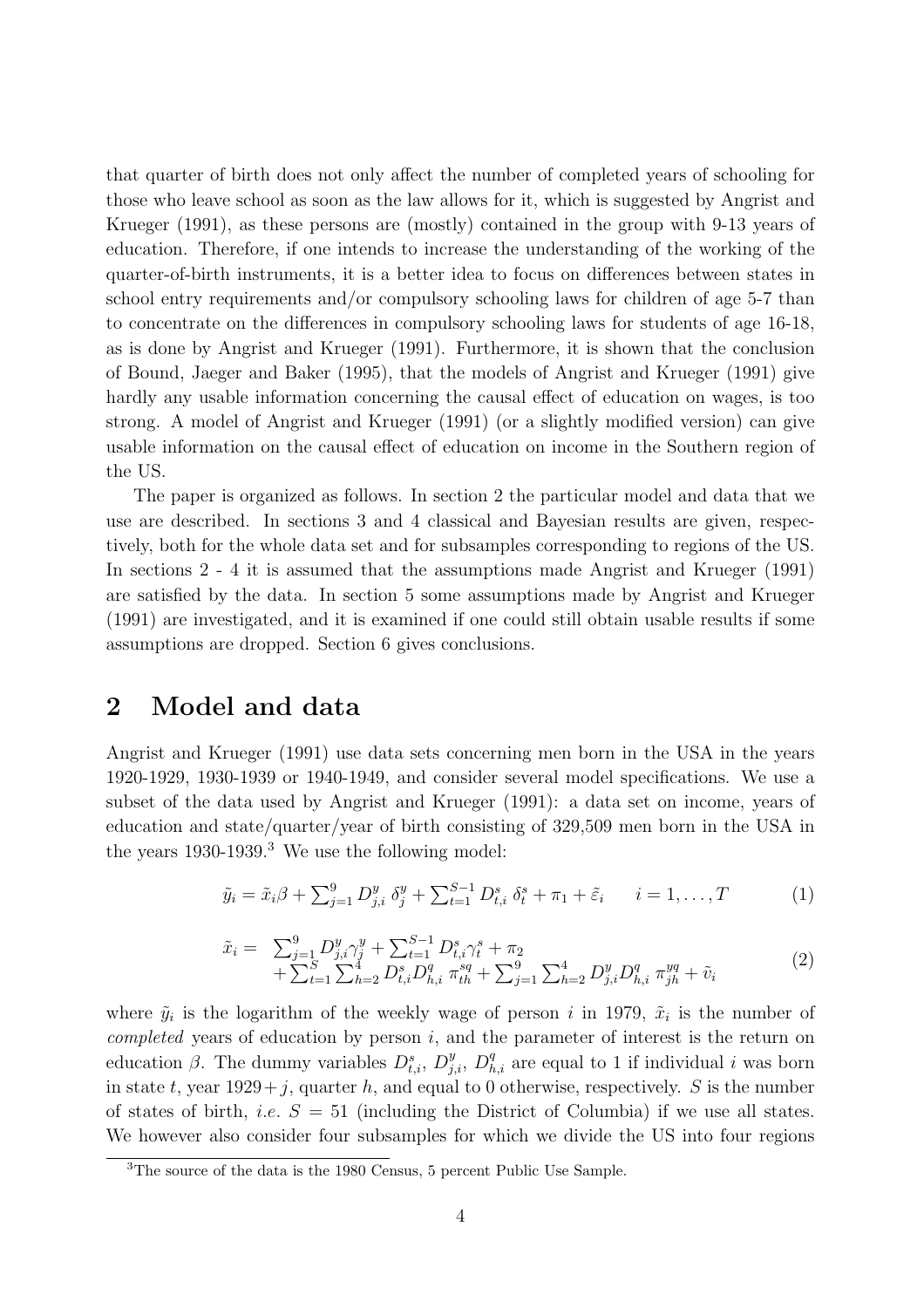|    | Census           | number of    | number of |                                                       |
|----|------------------|--------------|-----------|-------------------------------------------------------|
|    | region           | observations | states    | states (including D.C.)                               |
| 1. | <b>Northeast</b> | 84484        | 9         | Connecticut, Maine, Massachusetts, New Hampshire,     |
|    |                  |              |           | New Jersey, New York, Pennsylvania, Rhode Island,     |
|    |                  |              |           | Vermont.                                              |
| 2. | Midwest          | 102267       | 12        | Illinois, Indiana, Iowa, Kansas, Michigan, Minnesota, |
|    |                  |              |           | Missouri, Nebraska, North Dakota, Ohio,               |
|    |                  |              |           | South Dakota, Wisconsin.                              |
| 3. | South            | 114391       | 17        | Alabama, Arkansas, Delaware, D.C., Florida, Georgia,  |
|    |                  |              |           | Kentucky, Louisiana, Maryland, Mississippi,           |
|    |                  |              |           | North Carolina, Oklahoma, South Carolina, Tennessee,  |
|    |                  |              |           | Texas, Virginia, West Virginia.                       |
| 4. | West             | 28367        | 13        | Alaska, Arizona, California, Colorado, Hawaii, Idaho, |
|    |                  |              |           | Montana, Nevada, New Mexico, Oregon, Utah,            |
|    |                  |              |           | Washington, Wyoming.                                  |
|    | <b>USA</b>       | 329509       | 51        |                                                       |

Table 1: US Census Bureau Regions

that are also used by the US Census Bureau, the source of the data. The states and numbers of observations in each region are given by Table 1. The coefficients  $\pi_1$  and  $\pi_2$ are the constant terms;  $\tilde{\varepsilon}_i$  and  $\tilde{v}_i$  are disturbances that are assumed to be jointly normal distributed and independent across individuals.

The state and year dummies  $D_{t,i}^s$  and  $D_{j,i}^y$  are included in both equations since state and year of birth both influence the education spell and income. The year dummies in the wage equation (1) incorporate the effect of age (measured in years) on income.

The exogenous variables that are excluded from the wage equation (1) are the interactions of state and quarter of birth dummies, and interactions of year and quarter of birth dummies. The interacted state and quarter of birth dummies reflect that the influence of the quarter of birth on education may differ between states which results since compulsory education laws differ between states. The legal dropout age varies between 16, 17 and 18 years and in some states students have to finish the school term. The rules concerning exemptions from the compulsory school attendance vary as well across states. The average number of years of education that students desire also differs between states (see Tables 2 and 3, which show that on average men born in the Southern region in the period 1930-1939 have less education than men born in the other regions); the more years of education that students on average want to attend, the smaller the fraction of students that leave school as soon as the law allows it, and the smaller the coefficients at the interacted state and quarter of birth dummies. Note that  $\pi_{th}^{sq}$  is interpreted as the effect of the h-th  $(h = 2, 3, 4)$  quarter on education in state s in 1939, i.e. the difference in the years of education between men born in the  $h$ -th quarter and the first quarter in 1939 (on average).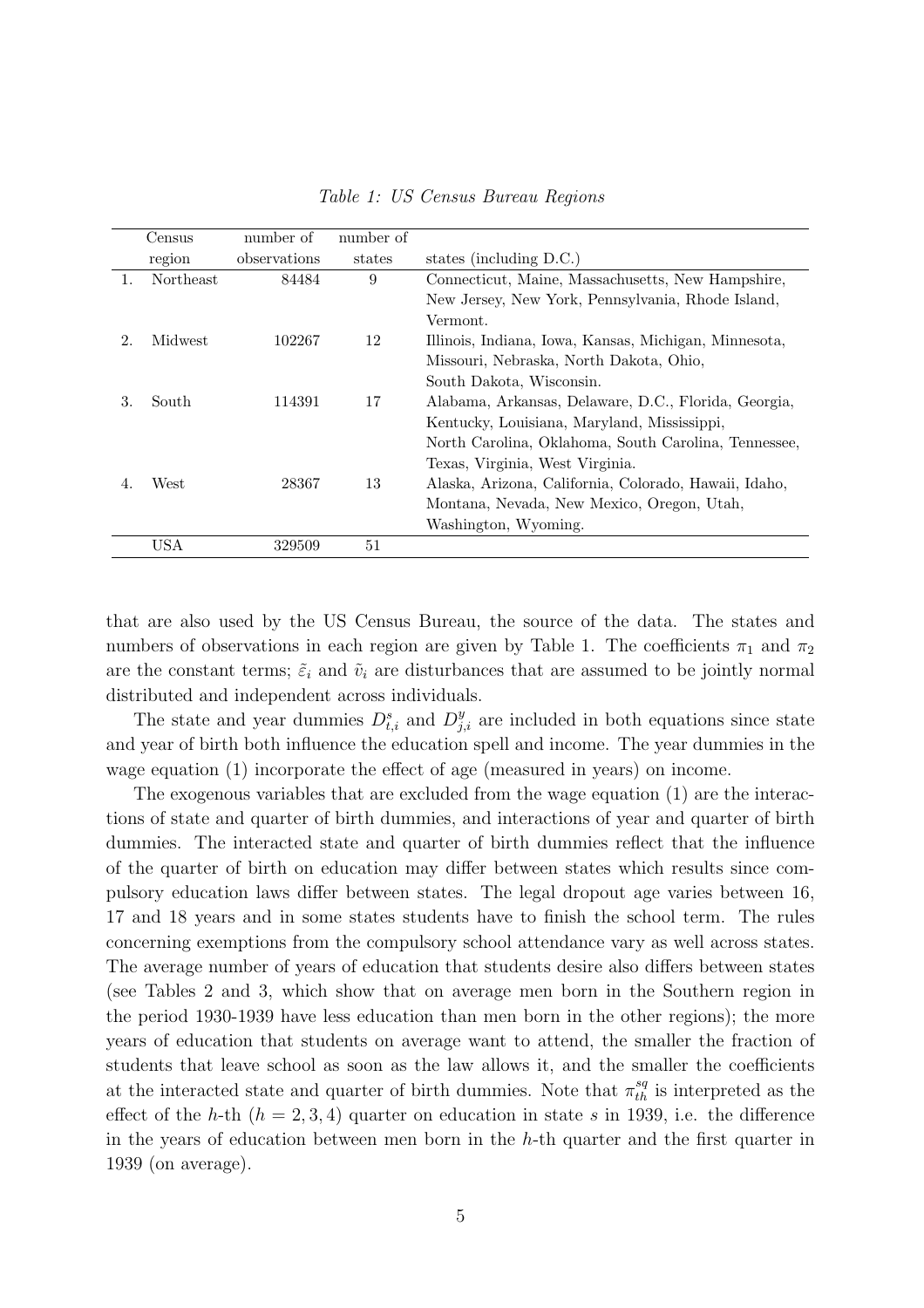The interacted year and quarter of birth dummies reflect that the influence of the quarter of birth on education may change over time. For example, the average number of years of education that students desire may change over time. In fact the average number of years of education has increased from 1930 to 1939, see Table 4.<sup>4</sup> Note that  $\pi_{ih}^{yq}$ jh  $(j = 1, \ldots, 9; h = 2, 3, 4)$  is interpreted as the difference in the effect of the h-th  $(h = 2, 3, 4)$ quarter on education between the year  $1929 + i$  and 1939, i.e. the difference between the differences in years of education between men born in the h-th quarter and the first quarter between the year  $1929 + i$  and 1939 (on average).

Model (1)-(2) reads in matrix notation:

$$
\tilde{y} = W\Pi_1 + \tilde{X}\beta + \tilde{\varepsilon}
$$
\n(3)

$$
\tilde{X} = W\Pi_2 + \tilde{Z}\Pi + \tilde{V}
$$
\n(4)

where  $\tilde{y} = (\tilde{y}_1, \ldots, \tilde{y}_T)'$ ,  $\tilde{X} = (\tilde{x}_1, \ldots, \tilde{x}_T)'$ ,  $\tilde{\varepsilon} = (\tilde{\varepsilon}_1, \ldots, \tilde{\varepsilon}_T)'$ ,  $\tilde{V} = (\tilde{v}_1, \ldots, \tilde{v}_T)'$ ; W is the  $T \times (S + 9)$  matrix of year and state of birth dummies and a constant term with rows  $W_i = (D_1^y)$  $\tilde{D}_{1i}^y, \ldots, D_{9i}^y, D_{1i}^s, \ldots, D_{S-1,i}^s, 1), \tilde{Z} \text{ is the } T \times 3(S+9) \text{ matrix with rows } Z_i \text{ containing } \tilde{Z}$ the state-and-quarter of birth and year-and-quarter of birth interactions  $D_{ti}^s D_{hi}^q$ ,  $D_{ji}^y D_{h}^q$ hi  $(t = 1, \ldots, S; h = 2, 3, 4; j = 1, \ldots, 9)$ . The parameter vectors are the  $(S + 9) \times 1$  vectors  $\Pi_1 = (\delta_1^y)$  $\mathcal{L}_1^y, \ldots, \mathcal{S}_9^y, \mathcal{S}_1^s, \ldots, \mathcal{S}_{S-1}^s, \pi_1)'$ ,  $\Pi_2 = (\gamma_1^y)$  $y_1^y, \ldots, \gamma_9^y$  $\beta_9^y, \gamma_1^s, \ldots, \gamma_{S-1}^s, \pi_2)'$  and the  $3(S+9) \times 1$ vector  $\Pi$  containing the coefficients  $\pi_{th}^{sq}$ ,  $\pi_{jh}^{yq}$   $(t = 1, \ldots, S; h = 2, 3, 4; j = 1, \ldots, 9)$ .

We respecify  $(3)-(4)$  as:

$$
y = X\beta + \varepsilon \tag{5}
$$

$$
X = Z\Pi + V \tag{6}
$$

where y, X, Z (and the error terms  $\varepsilon$ , V) contain the residuals of  $\tilde{y}$ ,  $\tilde{X}$ ,  $\tilde{Z}$  (and  $\tilde{\varepsilon}$ ,  $\tilde{V}$ ) after regression on  $W$ ; that is, the observations are 'corrected' for differences in mean across years and states.<sup>5</sup> The restricted reduced form corresponding to the structural form  $(5)-(6)$ is given by:

$$
y = Z\Pi\beta + u \tag{7}
$$

$$
X = Z\Pi + V \tag{8}
$$

<sup>4</sup>Angrist and Krueger (1991) conclude that as average income in 1979 is approximately equal across birth years 1930-1939, age has no or little influence on income for men between 40 and 49 years old. However, as the average education has increased over years of birth 1930-1939, age may very well have a positive effect that is (on average) compensated by the lower level of education. Note that this does not immediately imply that the variable age should be included in the model, as the year dummies already incorporate the effect of age (measured in years).

<sup>&</sup>lt;sup>5</sup>In classical inference the Frisch-Waugh-Lovell theorem implies the equivalence of the results from (3)-(4) and (5)-(6). In Bayesian inference this results since specifying a flat prior for  $\Pi_1$  and  $\Pi_2$  and integrating out  $\Pi_1$  and  $\Pi_2$  in the model (3)-(4) yields the same posterior as considering the model (5)-(6) (upto some factor that is neglectable if the number of observations T is much larger than  $S + 9$ , the dimension of  $W_i$ , as is the case throughout this chapter).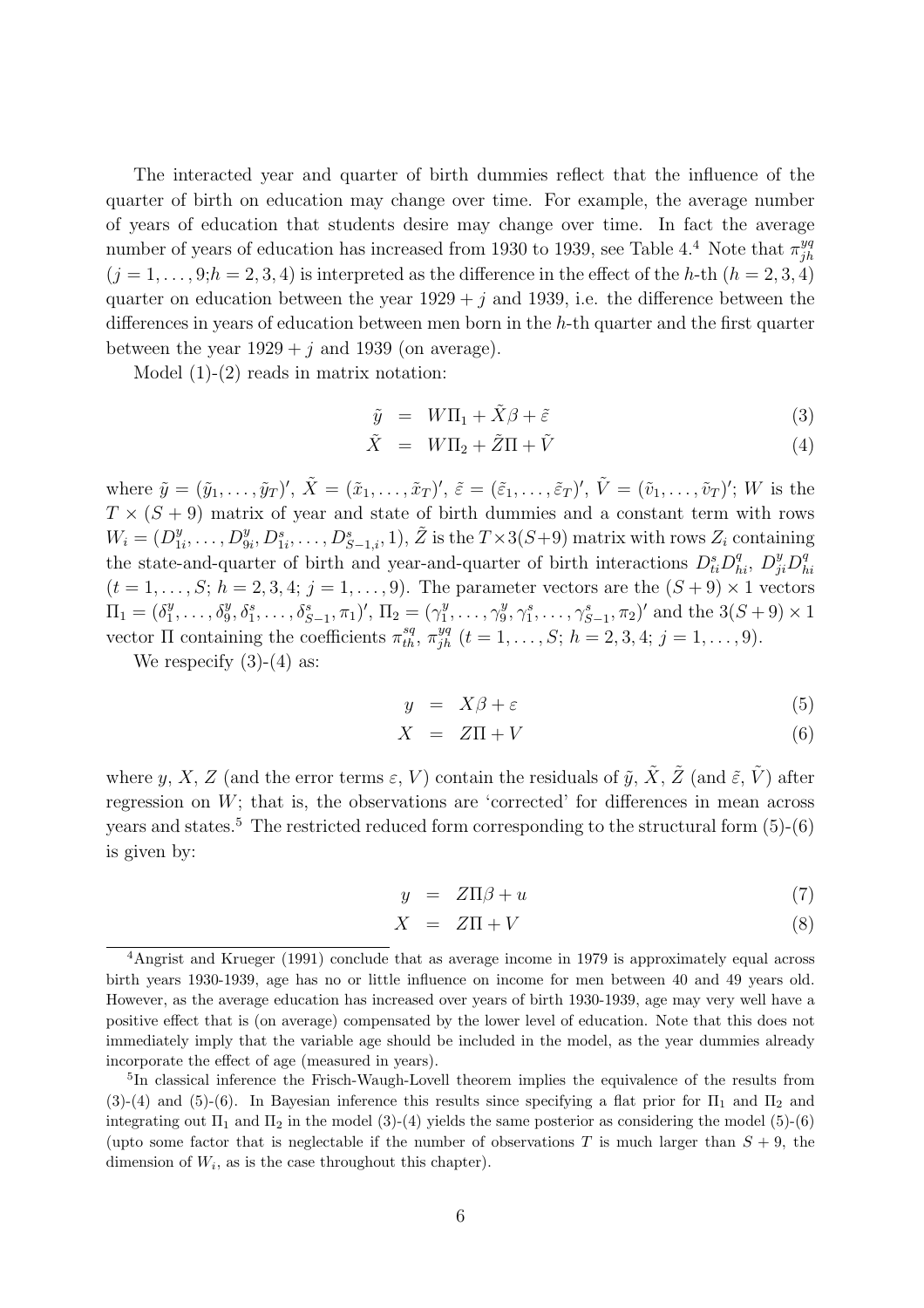|    | Census           | number of    |         | education <sup>*</sup> |          | log weekly wage |         |         |
|----|------------------|--------------|---------|------------------------|----------|-----------------|---------|---------|
|    | region           | observations | average | st.dev.                | % 0.9    | % < 10          | average | st.dev. |
|    | <b>Northeast</b> | 84484        | 13.27   | 3.12                   | $9.4\%$  | $14.2\%$        | 5.96    | 0.65    |
| 2. | Midwest          | 102267       | 13.06   | 2.99                   | $10.0\%$ | 14.6%           | 5.97    | 0.66    |
|    | South            | 114391       | 11.93   | 3.52                   | 22.0%    | 28.0%           | 5.77    | 0.71    |
|    | West             | 28367        | 13.63   | 3.01                   | $6.5\%$  | $10.1\%$        | 6.00    | 0.65    |
|    | USA              | 329509       | 12.77   | 3.28                   | $13.7\%$ | 18.7%           | 5.90    | 0.68    |

Table 2: Summary statistics of education and wage per region

∗ In most states people born in 1930-1939 were obliged to enter school at age 5 or 6 and allowed to leave school at age 16 having completed 9 or 10 years of education.

where  $u \equiv V\beta + \varepsilon$ . The error terms in the structural form and the restricted reduced form have covariance matrix  $\Sigma$  and  $\Omega$ , i.e.  $(\varepsilon_i, v_i)' \sim N(0, \Sigma)$  and  $(u_i, v_i)' \sim N(0, \Omega)$ , with

$$
\Sigma = \begin{pmatrix} \sigma_{11} & \Sigma_{12} \\ \Sigma_{21} & \Sigma_{22} \end{pmatrix},
$$

$$
\Omega = \begin{pmatrix} \omega_{11} & \Omega_{12} \\ \Omega_{21} & \Omega_{22} \end{pmatrix} = \begin{pmatrix} 1 & \beta' \\ 0 & I \end{pmatrix} \Sigma \begin{pmatrix} 1 & 0 \\ \beta & I \end{pmatrix} = \begin{pmatrix} \sigma_{11} + 2\Sigma_{21}\beta + \beta'\Sigma_{22}\beta & \beta'\Sigma_{22} + \Sigma_{12} \\ \Sigma_{22}\beta + \Sigma_{21} & \Sigma_{22} \end{pmatrix}.
$$

Section 3 shows results for two classical methods, two-stage least squares (2SLS) and limited information maximum likelihood (LIML). In section 4 the results are given for Bayesian methods, using either a flat or Jeffreys prior.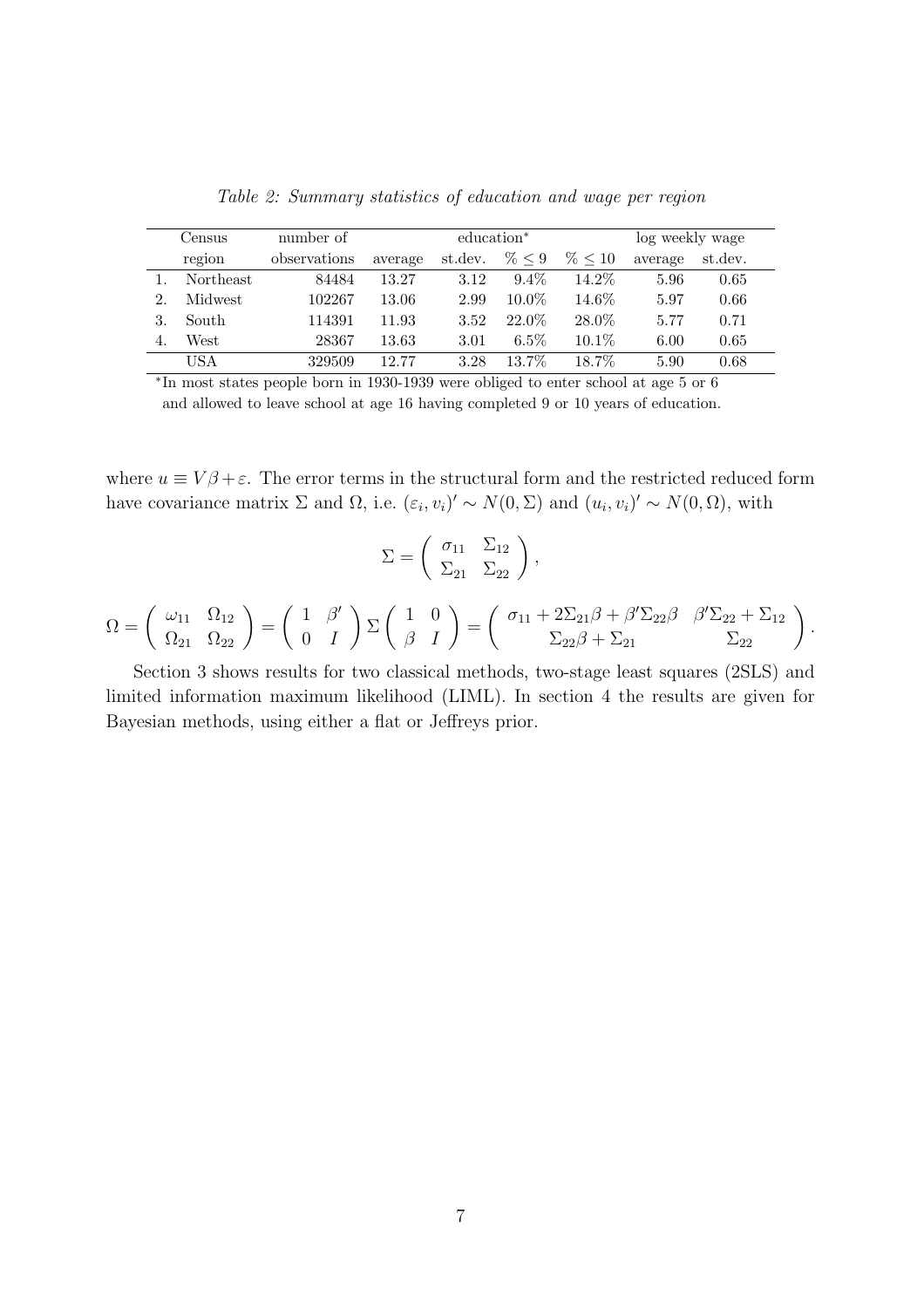|                | number of    | ${\it education}$ |          |                 |              | log weekly wage |            |  |
|----------------|--------------|-------------------|----------|-----------------|--------------|-----------------|------------|--|
| state          | observations | average           | st.dev.  | $\% \leq 9$     | $\% \leq 10$ | average         | st.dev.    |  |
| Alabama        | 8536         | 11.71             | 3.46     | $23.1\,$        | 29.5         | 5.72            | 0.76       |  |
| Alaska         | 78           | 13.47             | $3.12\,$ | 7.7             | $15.4\,$     | 6.09            | 0.83       |  |
| Arizona        | 1066         | 13.11             | 3.27     | $11.5\,$        | $16.0\,$     | $5.96\,$        | 0.62       |  |
| Arkansas       | 5794         | 11.85             | $3.41\,$ | $21.4\,$        | $27.8\,$     | 5.77            | 0.70       |  |
| California     | 11078        | 13.87             | 2.93     | $4.6\,$         | $7.8\,$      | $6.04\,$        | $0.65\,$   |  |
| Colorado       | 2818         | 13.32             | 3.11     | $\,9.1$         | 12.8         | $5.95\,$        | $0.65\,$   |  |
| Connecticut    | 3844         | 13.31             | $3.08\,$ | 9.7             | 14.3         | $5.96\,$        | 0.63       |  |
| Delaware       | 598          | 12.30             | 2.94     | 15.7            | $21.2\,$     | $5.85\,$        | $\rm 0.61$ |  |
| D.C.           | 1237         | 13.83             | $3.12\,$ | $6.4\,$         | $10.6\,$     | $6.01\,$        | $0.65\,$   |  |
| Florida        | 3913         | 12.68             | $3.35\,$ | 14.4            | $19.9\,$     | 5.78            | 0.69       |  |
| Georgia        | 8411         | 11.50             | $3.51\,$ | 24.8            | 31.4         | 5.68            | 0.72       |  |
| Hawaii         | 246          | 13.23             | 3.06     | 10.2            | 14.2         | 5.97            | 0.69       |  |
| Idaho          | 1599         | 13.54             | $3.02\,$ | $7.5\,$         | 11.1         | $5.95\,$        | 0.64       |  |
| Illinois       | 18375        | 13.35             | 3.00     | $8.0\,$         | 12.6         | $6.03\,$        | 0.65       |  |
| Indiana        | 8918         | 12.77             | 2.87     | $10.8\,$        | $16.0\,$     | $5.94\,$        | 0.63       |  |
| Iowa           | 6699         | 13.14             | 2.96     | $\rm 9.3$       | $12.5\,$     | $5.91\,$        | 0.70       |  |
| Kansas         | 4807         | 13.44             | 2.96     | $7.7\,$         | $10.5\,$     | $5.91\,$        | 0.67       |  |
| Kentucky       | 8933         | 11.27             | $3.55\,$ | 30.7            | 36.8         | $5.80\,$        | 0.70       |  |
| Louisiana      | $5975\,$     | 12.07             | $3.61\,$ | $20.0\,$        | $25.6\,$     | 5.84            | 0.71       |  |
| Maine          | 2424         | $12.35\,$         | $3.10\,$ | 17.0            | $22.0\,$     | $5.75\,$        | $\,0.64\,$ |  |
| Maryland       | 4139         | 12.44             | $3.27\,$ | 16.7            | $23.4\,$     | 5.88            | $0.67\,$   |  |
| Massachusetts  | 9955         | 13.47             | $3.16\,$ | $\!\!\!\!\!8.9$ | $13.1\,$     | $5.95\,$        | $\,0.64\,$ |  |
| Michigan       | 14077        | 13.00             | $2.89\,$ | 9.4             | 14.9         | $6.03\,$        | $\rm 0.62$ |  |
| Minnesota      | 7170         | 13.19             | $3.03\,$ | $10.0\,$        | $13.5\,$     | 5.97            | $0.67\,$   |  |
| Mississippi    | 5864         | 11.49             | 3.73     | $25.9\,$        | 32.6         | 5.68            | 0.75       |  |
| Missouri       | 9274         | 12.69             | 3.18     | 14.8            | $19.6\,$     | $5.90\,$        | 0.69       |  |
| Montana        | 1407         | 13.38             | $3.01\,$ | $8.0\,$         | $12.2\,$     | $5.91\,$        | 0.70       |  |
| Nebraska       | 3488         | 13.34             | 2.96     | $7.5\,$         | 11.1         | $5.92\,$        | 0.70       |  |
| Nevada         | 308          | 13.48             | $2.95\,$ | $8.1\,$         | $11.0\,$     | $5.99\,$        | 0.73       |  |
| New Hampshire  | 1200         | 12.59             | $3.15\,$ | 16.6            | $21.0\,$     | $5.80\,$        | 0.64       |  |
| New Jersey     | 8964         | 13.43             | $3.11\,$ | $\!\!\!\!\!8.3$ | $13.1\,$     | $6.00\,$        | 0.66       |  |
| New Mexico     | 1325         | 12.59             | $3.41\,$ | 15.1            | $19.9\,$     | $5.85\,$        | $\rm 0.61$ |  |
| New York       | 29015        | 13.70             | $3.16\,$ | $7.1\,$         | 11.4         | $6.01\,$        | 0.66       |  |
| North Carolina | 10798        | 11.70             | 3.43     | 24.0            | $30.5\,$     | 5.66            | 0.71       |  |
| North Dakota   | 2028         | 12.94             | 3.28     | 15.4            | 19.5         | $5.93\,$        | 0.70       |  |

Table 3: Summary statistics of education and wage per state of birth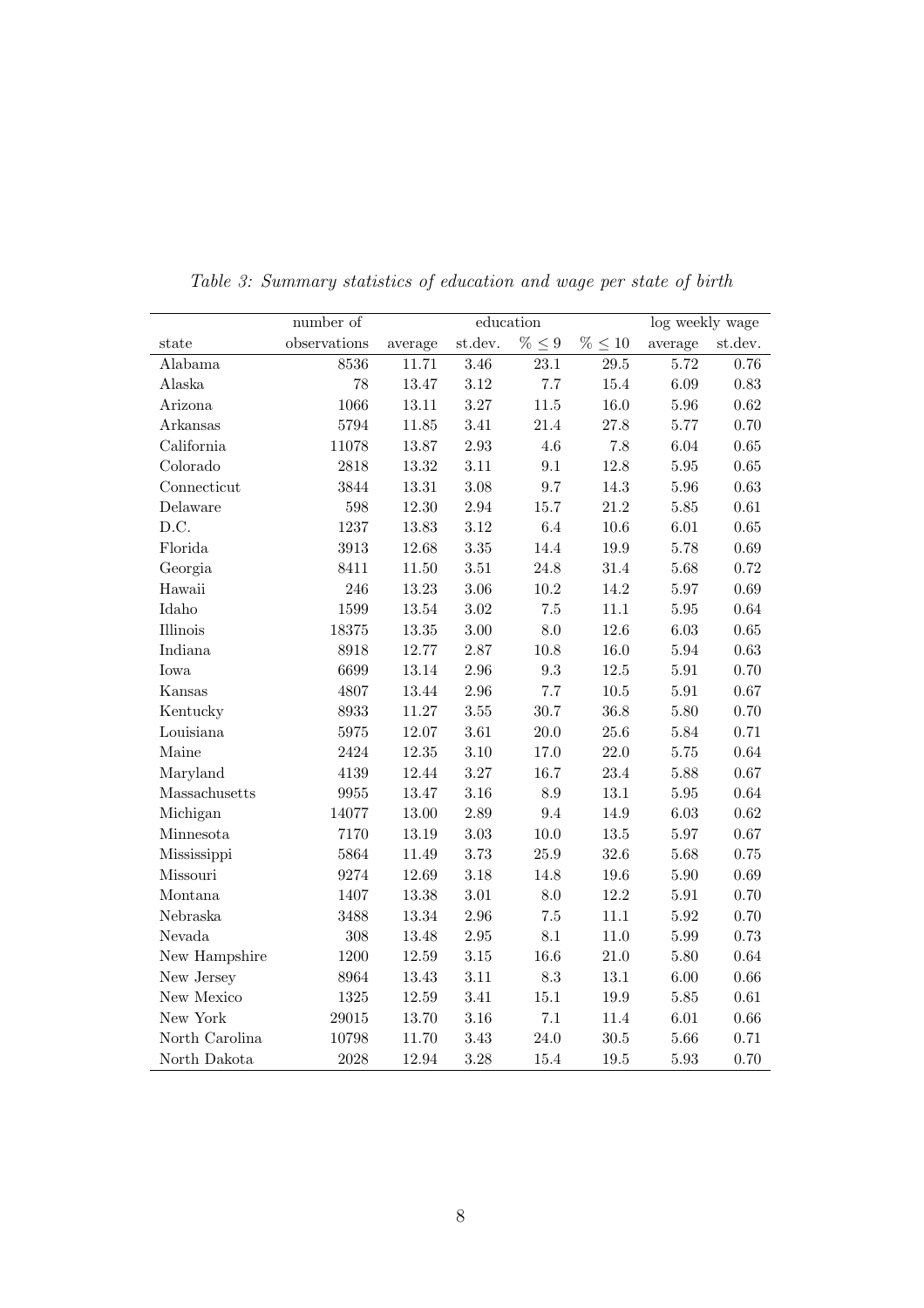|                | number of    | education |         |             | log weekly wage |         |         |
|----------------|--------------|-----------|---------|-------------|-----------------|---------|---------|
| state          | observations | average   | st.dev. | $\% \leq 9$ | $\% \leq 10$    | average | st.dev. |
| Ohio           | 17070        | 12.95     | 2.95    | 10.1        | 15.4            | 5.97    | 0.63    |
| Oklahoma       | 6950         | 13.00     | 3.11    | 11.4        | 15.9            | 5.90    | 0.66    |
| Oregon         | 2127         | 13.65     | 2.86    | 5.2         | 8.9             | 5.99    | 0.62    |
| Pennsylvania   | 26385        | 12.84     | 2.97    | 10.8        | 16.3            | 5.93    | 0.62    |
| Rhode Island   | 1698         | 12.91     | 3.21    | 15.1        | 20.8            | 5.85    | 0.67    |
| South Carolina | 5245         | 11.30     | 3.58    | 27.3        | 34.6            | 5.61    | 0.75    |
| South Dakota   | 1754         | 13.18     | 3.23    | 12.8        | 15.3            | 5.90    | 0.67    |
| Tennessee      | 8335         | 11.54     | 3.51    | 27.0        | 32.8            | 5.75    | 0.71    |
| Texas          | 15932        | 12.67     | 3.62    | 15.5        | 20.1            | 5.87    | 0.70    |
| Utah           | 1999         | 13.94     | 3.04    | 5.5         | 9.7             | 6.01    | 0.61    |
| Vermont        | 999          | 12.40     | 3.18    | 18.2        | 22.4            | 5.73    | 0.67    |
| Virginia       | 7319         | 11.47     | 3.62    | 27.3        | 34.0            | 5.73    | 0.71    |
| Washington     | 3610         | 13.66     | 2.90    | 5.4         | 8.7             | 6.04    | 0.64    |
| West Virginia  | 6412         | 11.81     | 3.16    | 22.5        | 28.9            | 5.85    | 0.64    |
| Wisconsin      | 8607         | 12.96     | 2.94    | 10.2        | 14.5            | 5.93    | 0.66    |
| Wyoming        | 706          | 13.60     | 3.02    | 6.9         | 10.9            | 5.99    | 0.68    |

Table 5.3 (continued)

Table 4: Summary statistics of education and wage per year of birth

|      | number of    |         | education                              |      |      | log weekly wage |         |
|------|--------------|---------|----------------------------------------|------|------|-----------------|---------|
|      | observations |         | $\% \leq 9$<br>$\% \leq 10$<br>st.dev. |      |      |                 | st.dev. |
| year |              | average |                                        |      |      | average         |         |
| 1930 | 33602        | 12.46   | 3.44                                   | 17.2 | 22.6 | 5.90            | 0.69    |
| 1931 | 30583        | 12.59   | 3.38                                   | 15.8 | 20.8 | 5.91            | 0.69    |
| 1932 | 32211        | 12.63   | 3.40                                   | 15.9 | 21.1 | 5.90            | 0.69    |
| 1933 | 30751        | 12.69   | 3.35                                   | 14.9 | 20.1 | 5.90            | 0.68    |
| 1934 | 31916        | 12.72   | 3.32                                   | 14.4 | 19.7 | 5.90            | 0.69    |
| 1935 | 32773        | 12.78   | 3.26                                   | 13.7 | 18.6 | 5.89            | 0.69    |
| 1936 | 32676        | 12.84   | 3.20                                   | 12.6 | 17.6 | 5.90            | 0.67    |
| 1937 | 33969        | 12.90   | 3.17                                   | 11.7 | 16.5 | 5.90            | 0.66    |
| 1938 | 35223        | 12.99   | 3.15                                   | 11.1 | 15.8 | 5.90            | 0.67    |
| 1939 | 35805        | 13.03   | 3.13                                   | 10.6 | 15.5 | 5.90            | 0.66    |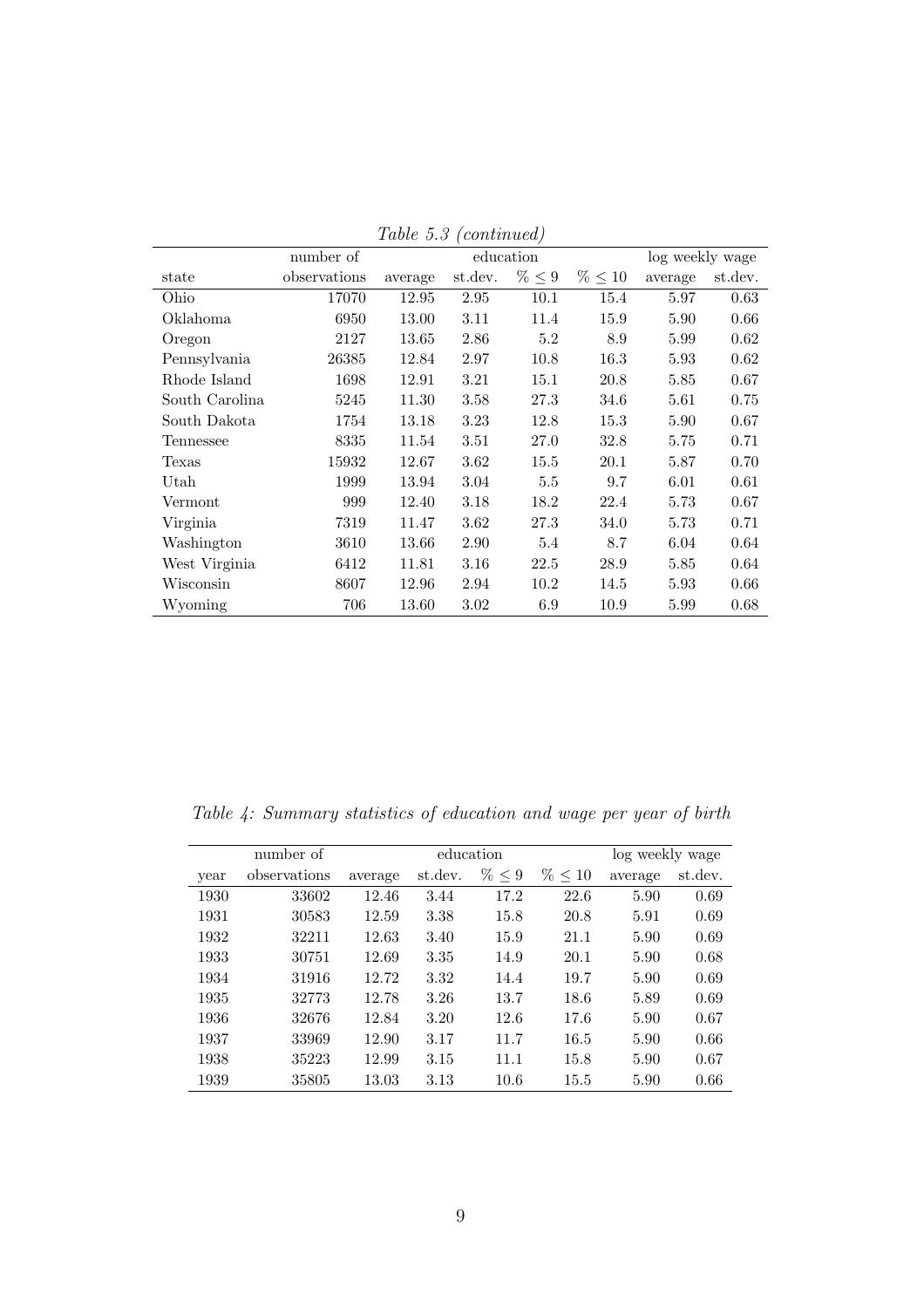### 3 Classical approaches

In this section we first briefly summarize two well-known classical single equation estimators for  $\beta$ , two-stage least squares (2SLS) and limited information maximum likelihood (LIML); for extensive discussions of classical single equation procedures the reader is referred to Hausman (1983) or Phillips (1983). After that the results are discussed of applying the 2SLS and LIML methods to the Angrist-Krueger IV model for data of the US and the four Census regions.

In the two-stage least squares method, due to Theil (1953) and Basmann (1957), an estimator of  $\beta$  is obtained by the following two steps. First, an estimate of  $\Pi$  in (6) is obtained by OLS:  $\hat{\Pi}_{OLS} = (Z'Z)^{-1}Z'X$ . Second, an estimate of  $\beta$  is obtained by OLS of y on ZII in (7) with  $\Pi$  replaced by  $\hat{\Pi}_{OLS}$ :  $\hat{\beta}_{2SLS} = (X'Z (Z'Z)^{-1}Z'X)^{-1}X'Z (Z'Z)^{-1}Z'y$ . The 2SLS estimator  $\hat{\beta}_{2SLS}$  is a consistent estimator of  $\beta$  that is asymptotically normal distributed with covariance matrix  $(1/T)\sigma_{11}(\Pi'\Sigma_Z\Pi)^{-1}$ , where  $\Sigma_Z = \text{plim}_{T\to\infty}(1/T)Z'Z$ , under the conditions that  $\beta$  is identified and instruments are not too weak. Staiger and under the conditions that  $\rho$  is identified and instruments are not too weak. Starger and<br>Stock (1997) explore a case of weak instruments, defined as  $\Pi = C/\sqrt{T}$  where C is fixed (so that  $\Pi'Z'Z\Pi$  converges to a constant as the sample size T grows), where  $\hat{\beta}_{2SLS}$  is asymptotically biased. In finite samples  $\hat{\beta}_{2SLS}$  is less biased than  $\beta_{OLS}$ , the OLS estimator of  $\beta$  in (5). The tails (and bias) of the finite sample distribution of  $\hat{\beta}_{2SLS}$  depend on the degree of overidentification, the number of instruments excluded from the structural equation minus the dimension of  $\beta$ ; the moments of the finite sample distribution exist up to/including this degree of overidentification.

In the method of limited information maximum likelihood, due to Anderson and Rubin (1949) and Hood and Koopmans (1953), the estimator for  $\beta$  is the value of  $\beta$  for which the likelihood function of (5)-(6), concentrated with respect to  $\Pi$  and  $\Sigma$ , takes its maximum. It is computed by computing the smallest root  $\lambda$  of the determinantal equation  $|\lambda(Y|X)'(Y|X) - (Y|X)'Z(Z'Z)^{-1}Z'(Y|X)| = 0$  and the corresponding eigenvector, after which multiplying this eigenvector with minus the inverse of its first element yields  $(-1, \hat{\beta}_{LIML})'$ . Staiger and Stock (1997) show that in their case of weak instruments  $\hat{\beta}_{LIML}$ is an inconsistent estimator of  $\beta$ . However, in finite samples  $\hat{\beta}_{LIML}$  is (approximately) median unbiased if instruments are not too weak. Staiger and Stock (1997) show several cases in which the LIML estimator is approximately median unbiased whereas the 2SLS estimator suffers from huge biases, which makes Staiger and Stock (1997) conclude that estimator bias is less of a problem for LIML than for 2SLS, so that they suggest using LIML rather than 2SLS point estimates. The tails of the finite sample distribution of  $\hat{\beta}_{LIML}$  are Cauchy-type (no matter the degree of overidentification), so that  $\hat{\beta}_{LIML}$  has no finite moments.

Angrist and Krueger (1991) report the 2SLS estimate of  $\beta$  in the model (5)-(6):  $\hat{\beta}_{2SLS}$  = 0.0928 with an asymptotic standard error of 0.0093 (column (2) of Table VII). Next to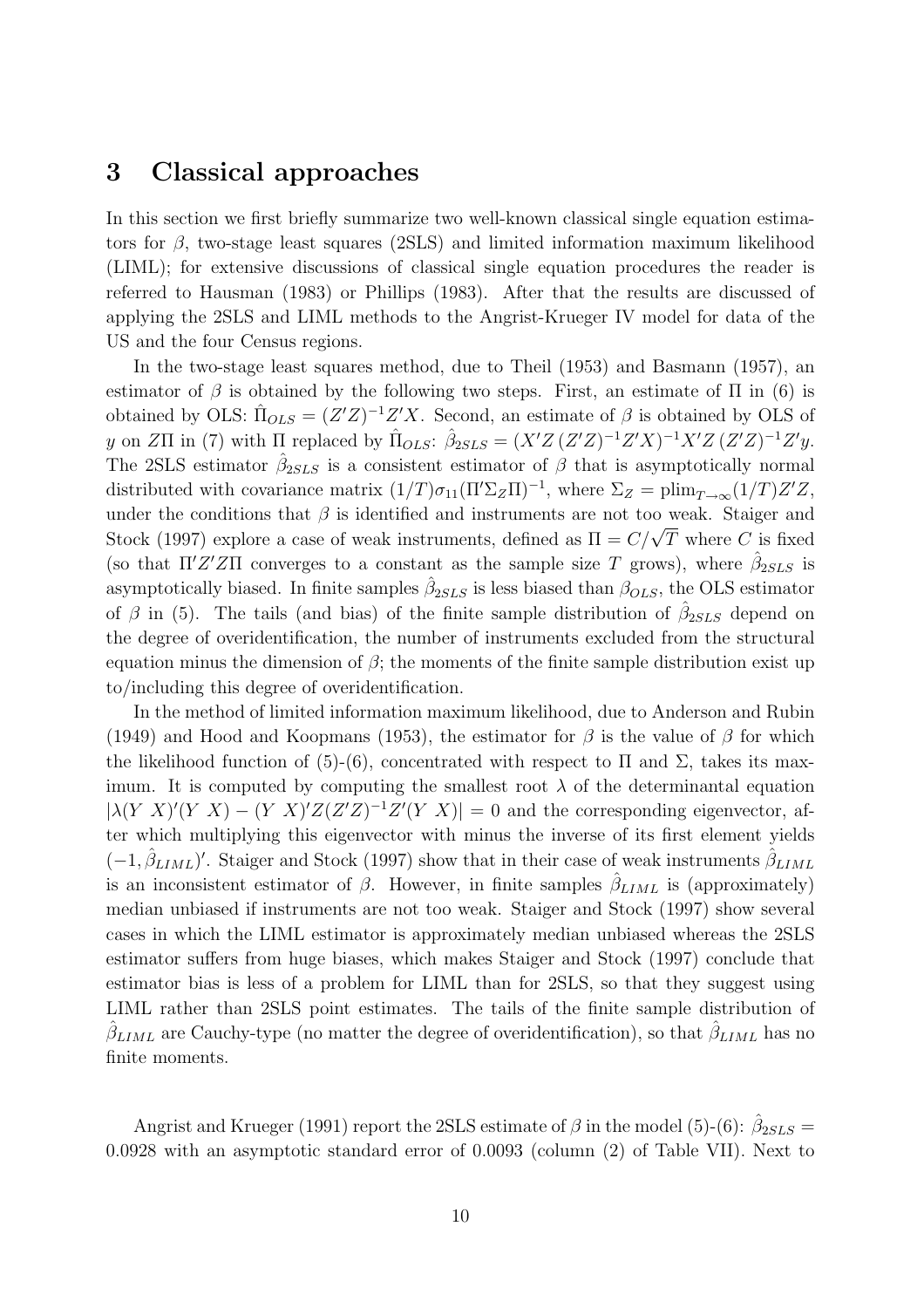that they report the OLS estimate of  $\beta$  in (5): 0.0673 (with standard error of 0.0003; column (1) of Table VII).

Table 5 shows the results of 2SLS and OLS for the Census regions. This suggests that the 2SLS estimate for the US is almost completely determined by the region South: the difference between the 2SLS estimates for the US and the South is small, and the asymptotic standard error for the South is not much larger than that for the US. An explanation for this result is that the average education level for men born in 1930-1939 is lower in the region South than in the other regions, see Table 2. The influence of compulsory schooling laws is therefore larger for the South, as more students desire to leave school as soon as it is allowed. Therefore the influence of quarter of birth is larger in the Southern region, so that the instruments are strongest in the South.

One problem that the 2SLS estimator may suffer from is that it is biased in the case of weak instruments; this is illustrated by the last column of Table 5, which shows the mean of 10,000 2SLS estimators for 10,000 data sets simulated from (5)-(6) with parameter values chosen as  $\beta = \hat{\beta}_{2SLS}$ ,  $\Pi = \hat{\Pi}_{OLS}$  and  $\Sigma$  the covariance matrix of the residuals. The five means are all biased in the direction of the corresponding OLS estimator where the relative bias, the difference between the mean of the 2SLS estimates and the true  $\beta$  in the simulations divided by the difference between the OLS estimate and the true  $\beta$ , is smaller for the US and the Southern region than for the other three regions. In fact it is smaller for the South than for the US, which reflects that the addition of superfluous (or very weak) instruments results in a 2SLS estimator with smaller variance but larger bias.

Table 6 shows LIML estimates for the four Census regions, and quantiles of the estimated finite sample distribution, where maximum likelihood estimates substituted for  $\beta$ , Π and Σ in the finite sample density of  $\hat{\beta}_{LIML}$  for the case of one explanatory endogenous variable that is given by Kleibergen (2000) and Kleibergen and Zivot (2003). Again the results are dominated by the Southern region: the difference between the LIML estimates for the US and the South is small, and the 95% and 50% density intervals for the South are not much larger than those for the US. Since LIML is known to focus on the strongest available instruments, this confirms that the instruments are much stronger in the South than in the other regions. Also notice that the median of the finite sample distribution of the LIML estimator is approximately equal to the 'true value', the ML estimate, which reflects that the LIML estimator is approximately median unbiased. So, Tables 5 and 6 illustrate that the LIML estimator is a better point estimator than the 2SLS estimator, although in this case the 2SLS estimator is also 'smart enough' to indicate that the strongest instruments stem from the region South.

The results for the four Census regions suggest that a further division of the data set into states (or groups of states) may be interesting. We first take a closer look at the first stage regression, the OLS results in model (5). Table 7 shows the estimated coefficients  $\hat{\pi}_{th}^{sq}$  at the interactions of state and quarter of birth, which are interpreted as the effect of the quarter of birth (as compared with the first quarter) in the year 1939. It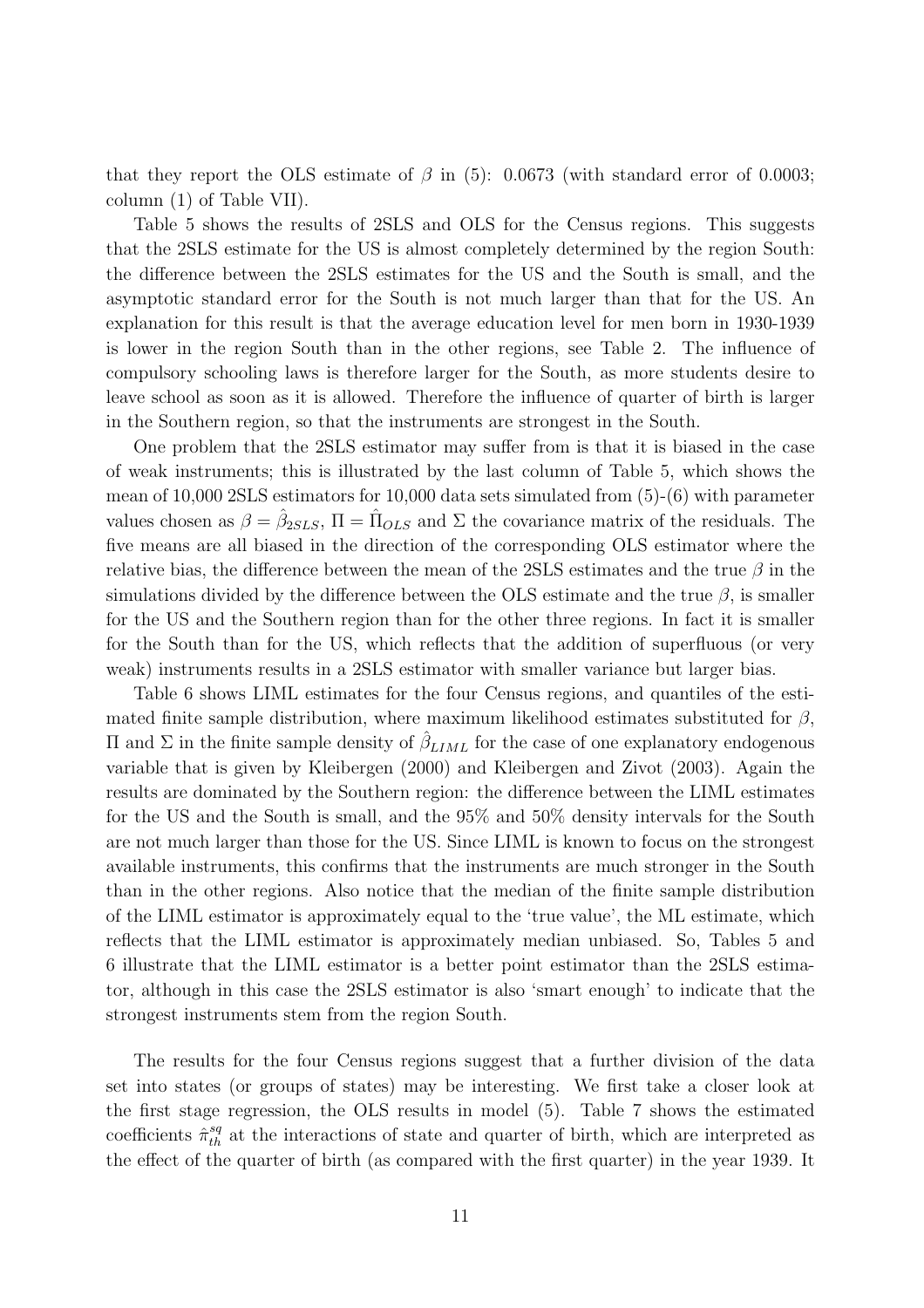shows t-values larger than 3 for Arkansas, Kentucky and Tennessee (and t-values larger than 2 for Alabama, Arizona, California, Colorado, Georgia, Illinois, Louisiana, Maryland, Massachusetss, Mississippi. North Carolina, North Dakota, Texas, Virginia). The effect of quarter of birth on education should be on average smaller than 0.75, which is not satisfied by the estimated coefficients of Alaska, Hawaii and Nevada; this is obviously caused by the small numbers of observations for these states. Table 8 shows the estimated coefficients  $\hat{\pi}_{ih}^{yq}$ jh at the interactions of year and quarter of birth. This shows that the influence of quarter of birth is clearly strongest for men born in 1930. One explanation is that men born in 1930 have on average less education than men born in 1931-1939, so that compulsory schooling laws are more important for this group. Another, more specific, reason could be that these men attain age 16 in 1946, right after World War II when there is arguably a lot of work for young men.

Another way to look at the strength of the quarter of birth instruments for each state is to consider the p-value of the multiple F-test in the first stage regression when considering only data of one state. These F-statistics (and corresponding p-values) are given by Table 9, which also shows the estimated concentration parameter  $\Pi' Z' Z \Pi / \sigma_{22}^2$ (with  $\sigma_{22}^2 = \text{var}(v_i)$ ; see Basmann(1963)), where  $\hat{\Pi}_{OLS}$  and the variance of the residuals in the first stage regression are substituted for  $\Pi$  and  $\sigma_{22}^2$ .

Table 9 shows that three states in the Census region South, Arkansas, Kentucky and Tennessee, have the largest concentration parameter, and the smallest p-values in the multiple F-test ( $p < 0.001$ ). For Kansas the p-value in the multiple F-test is smaller than 0.01. We have  $p < 0.1$  for Arizona and three Southern states, Georgia, South Carolina and Texas.

The results of the multiple F-test in the first stage regression for data of one state are graphically illustrated by Figure 1. The three states with p-value smaller than 0.001, Arkansas, Kentucky and Tennessee, are neighboring states in the region South.

Kentucky has the highest concentration parameter (and smallest p-value at the F-test); it is no coincidence that for men born in 1930-1939 those born in Kentucky have the lowest education on average, so that the influence of compulsory schooling laws is relatively large in Kentucky. Arkansas and Tennessee also have relatively low average education levels. However, Virginia and Mississippi have lower average education levels; for Tennessee the states of Alabama and West Virginia also have lower average education. This suggests that the average amount of education desired by people is not the only factor influencing the strength of the quarter of birth instruments: there are also other factors playing a role, which may include the power of government agencies enforcing schooling laws and the exemptions from these schooling laws that vary between states.

Tables 5 and 6 show the results of 2SLS and LIML for data of men born in Kentucky, Arkansas or Tennessee. Notice that the uncertainty in the LIML estimator, reflected by the 95% and 50% density intervals of the (estimated) finite sample distribution, increases by a relatively small amount, as compared with the US. The width of the 95% and 50% density intervals are only 1.93 and 1.92 times larger than for the US while the whole data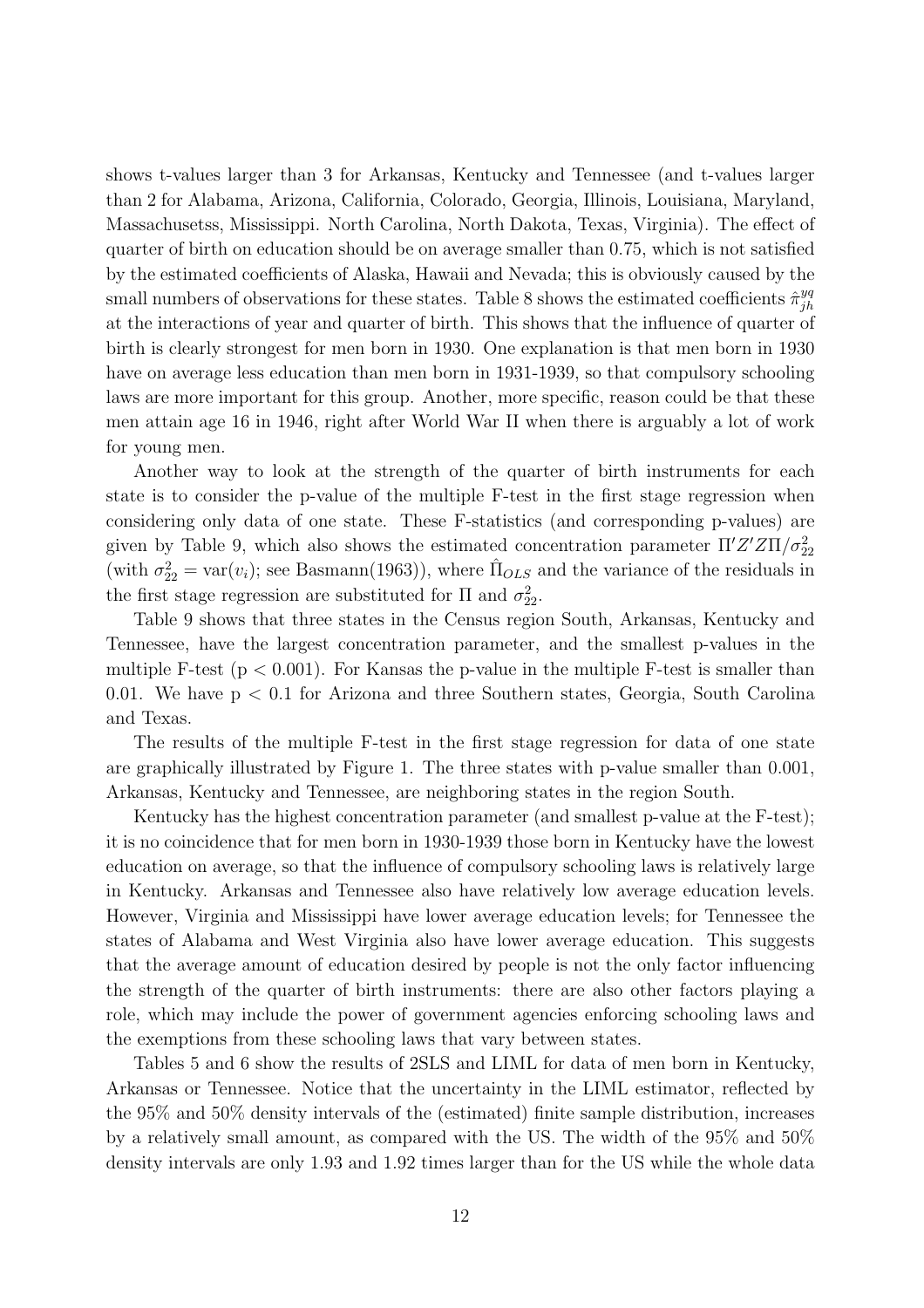|                |            |               | <b>OLS</b>          |                | 2SLS              |                     | 2SLS (10000 simulations) |
|----------------|------------|---------------|---------------------|----------------|-------------------|---------------------|--------------------------|
|                | Region     | $\beta_{OLS}$ | $(\text{st.error})$ | $\beta_{2SLS}$ | asympt. std.error | mean $\beta_{2SLS}$ | relative bias            |
|                | <b>USA</b> | 0.0673        | (0.0003)            | 0.0928         | (0.0093)          | 0.0858              | 0.275                    |
|                | Northeast  | 0.0738        | (0.0007)            | 0.0707         | (0.0234)          | 0.0721              | 0.452                    |
| $\overline{2}$ | Midwest    | 0.0621        | (0.0007)            | 0.0796         | (0.0224)          | 0.0724              | 0.411                    |
| 3              | South      | 0.0691        | (0.0006)            | 0.0931         | (0.0120)          | 0.0874              | 0.238                    |
| 4              | West       | 0.0559        | (0.0012)            | 0.0506         | (0.0206)          | 0.0530              | 0.453                    |
|                | Kentucky,  | 0.0653        | (0.0013)            | 0.0970         | (0.0168)          |                     |                          |
|                | Arkansas & |               |                     |                |                   |                     |                          |
|                | Tennessee  |               |                     |                |                   |                     |                          |

Table 5: OLS and 2SLS estimates for  $\beta$  in (5)-(6) for data of US and Census regions

Table 6: LIML estimates for  $\beta$  in (5)-(6) for data of US and Census regions

|   |                  |                |        |        | Quantile finite sample dist. $\beta_{LIML}$ |        |        |
|---|------------------|----------------|--------|--------|---------------------------------------------|--------|--------|
|   | Region           | $\beta_{LIML}$ | median | 2.5%   | 97.5%                                       | 25\%   | 75\%   |
|   | <b>USA</b>       | 0.1064         | 0.106  | 0.0877 | 0.1256                                      | 0.0999 | 0.1129 |
|   | <b>Northeast</b> | 0.0650         | 0.065  | 0.0163 | 0.1124                                      | 0.0487 | 0.0810 |
| 2 | Midwest          | 0.1298         | 0.128  | 0.0836 | 0.1825                                      | 0.1135 | 0.1468 |
| 3 | South            | 0.1071         | 0.107  | 0.0828 | 0.1324                                      | 0.0986 | 0.1156 |
| 4 | West             | 0.0449         | 0.045  | 0.0014 | 0.0874                                      | 0.0302 | 0.0593 |
|   | Kentucky,        | 0.1046         | 0.104  | 0.0694 | 0.1420                                      | 0.0922 | 0.1170 |
|   | Arkansas &       |                |        |        |                                             |        |        |
|   | Tennessee        |                |        |        |                                             |        |        |

set of the US has over 14 times as many observations (329509 vs. 23062). Further, these 95% and 50% density intervals are tighter for the data set of Kentucky, Arkansas and Tennessee than for the region Northeast, Midwest or West. This stresses the importance of the observations on men born in the states of Arkansas, Kentucky and Tennessee for the inference on return on education.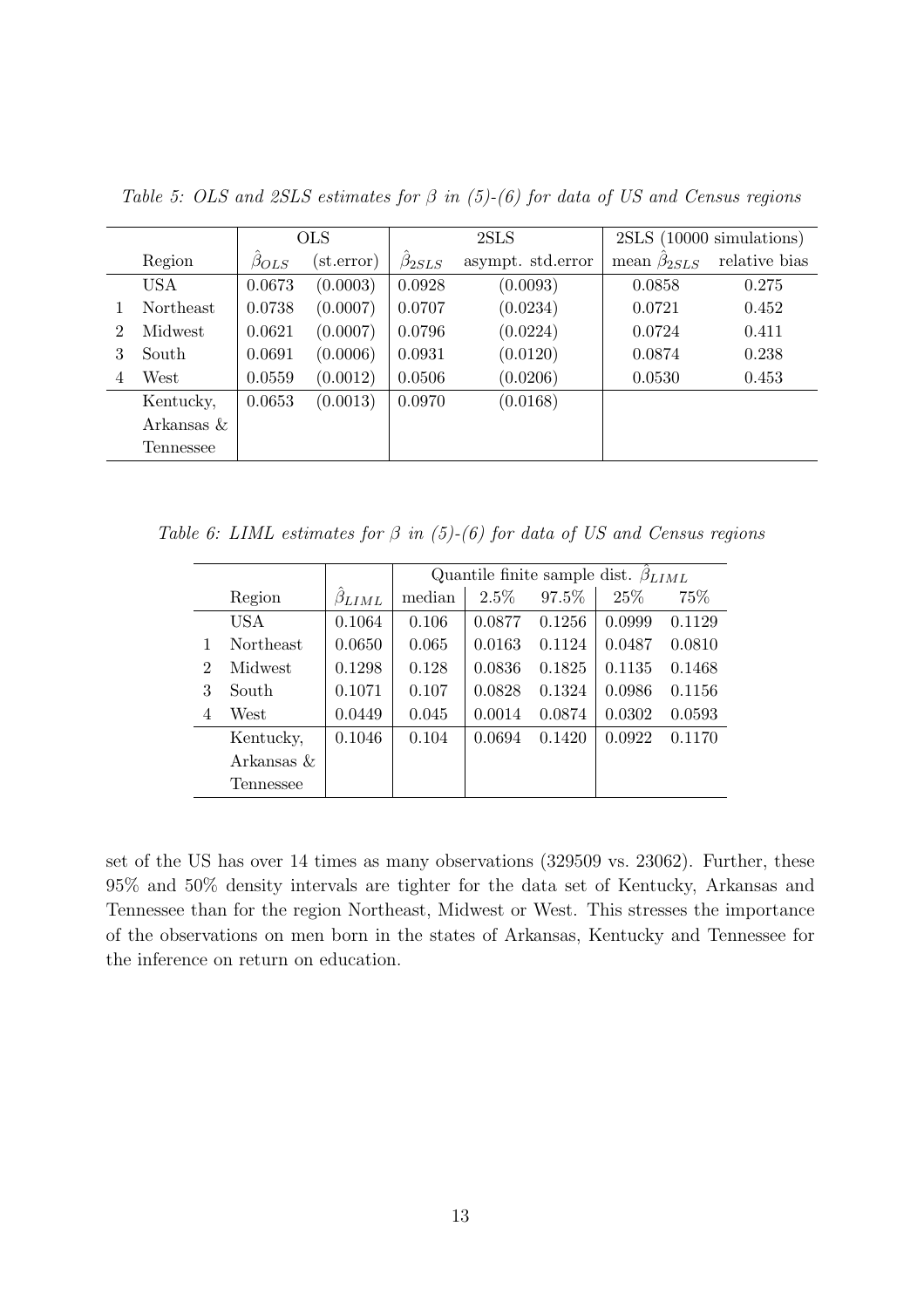| State          | Second quarter |             | Third quarter |             | Fourth quarter |             |  |
|----------------|----------------|-------------|---------------|-------------|----------------|-------------|--|
|                | $coefficient$  | $(t-value)$ | $coefficient$ | $(t-value)$ | $coefficient$  | $(t-value)$ |  |
| Alabama        | 0.0087         | (0.0799)    | 0.2339        | (2.1891)    | 0.2591         | (2.4017)    |  |
| Alaska         | 2.0370         | (1.9631)    | 1.6165        | (1.4696)    | $-0.0412$      | $(-0.0342)$ |  |
| Arizona        | 0.6195         | (2.2070)    | $-0.1240$     | $(-0.4569)$ | $-0.2899$      | $(-1.0466)$ |  |
| Arkansas       | $-0.2182$      | $(-1.6787)$ | 0.0271        | (0.2175)    | 0.4230         | (3.3300)    |  |
| California     | 0.2272         | (2.3296)    | 0.1102        | (1.1609)    | 0.1029         | (1.0606)    |  |
| Colorado       | 0.2718         | (1.5384)    | 0.3377        | (1.9393)    | 0.3958         | (2.2194)    |  |
| Connecticut    | 0.2548         | (1.6819)    | 0.0123        | (0.0807)    | 0.0875         | (0.5661)    |  |
| Delaware       | 0.4562         | (1.2199)    | $0.5355\,$    | (1.4456)    | 0.0847         | (0.2232)    |  |
| D.C.           | $-0.4522$      | $(-1.7005)$ | $-0.4764$     | $(-1.8166)$ | $-0.4318$      | $(-1.6783)$ |  |
| Florida        | 0.2481         | (1.6166)    | 0.1023        | (0.6891)    | 0.2073         | (1.4024)    |  |
| Georgia        | $-0.2805$      | $(-2.5634)$ | $-0.0438$     | $(-0.4112)$ | 0.0417         | (0.3827)    |  |
| Hawaii         | $-0.0748$      | $(-0.1191)$ | 1.4881        | (2.6138)    | 0.7564         | (1.3884)    |  |
| Idaho          | 0.1301         | (0.5699)    | $-0.0874$     | $(-0.3848)$ | 0.1135         | (0.4925)    |  |
| Illinois       | 0.0294         | (0.3604)    | $-0.1606$     | $(-2.0227)$ | 0.0464         | (0.5712)    |  |
| Indiana        | $-0.0111$      | $(-0.1038)$ | $-0.0385$     | $(-0.3720)$ | 0.0140         | (0.1315)    |  |
| Iowa           | $-0.0846$      | $(-0.7066)$ | $-0.1300$     | $(-1.1160)$ | 0.0574         | (0.4814)    |  |
| Kansas         | 0.2322         | (1.6350)    | 0.2251        | (1.6784)    | 0.1554         | (1.1369)    |  |
| Kentucky       | 0.0492         | (0.4631)    | 0.2550        | (2.4374)    | 0.5142         | (4.8730)    |  |
| Louisiana      | 0.0434         | (0.3328)    | 0.1172        | (0.9531)    | 0.2686         | (2.1695)    |  |
| Maine          | $-0.0241$      | $(-0.1276)$ | $0.1437\,$    | (0.7740)    | 0.0746         | (0.3942)    |  |
| Maryland       | 0.3283         | (2.2095)    | 0.3100        | (2.1400)    | 0.2962         | (2.0239)    |  |
| Massachusetts  | 0.0894         | (0.8809)    | 0.0678        | (0.6789)    | 0.2404         | (2.3322)    |  |
| Michigan       | 0.1278         | (1.4397)    | 0.0133        | (0.1521)    | 0.1005         | (1.1230)    |  |
| Minnesota      | $-0.2100$      | $(-1.8148)$ | $-0.2733$     | $(-2.3791)$ | $-0.1192$      | $(-1.0244)$ |  |
| Mississippi    | 0.0230         | (0.1813)    | 0.1199        | (0.9743)    | 0.3059         | (2.4262)    |  |
| Missouri       | $-0.1274$      | $(-1.2029)$ | $-0.0186$     | $(-0.1827)$ | $-0.0304$      | $(-0.2922)$ |  |
| Montana        | $-0.0333$      | $(-0.1376)$ | 0.0058        | (0.0234)    | 0.3234         | (1.3071)    |  |
| Nebraska       | $-0.1431$      | $(-0.8979)$ | $-0.2160$     | $(-1.3662)$ | $-0.1432$      | $(-0.8997)$ |  |
| Nevada         | $-0.1005$      | $(-0.1757)$ | $-0.0600$     | $(-0.1113)$ | 0.7544         | (1.3369)    |  |
| New Hampshire  | $-0.1475$      | $(-0.5482)$ | $-0.0027$     | $(-0.0104)$ | 0.1464         | (0.5420)    |  |
| New Jersey     | 0.0372         | (0.3524)    | $-0.0448$     | $(-0.4308)$ | 0.1848         | (1.7262)    |  |
| New Mexico     | 0.1925         | (0.7601)    | 0.0274        | (0.1052)    | 0.4056         | (1.6175)    |  |
| New York       | 0.0571         | (0.8143)    | $-0.0631$     | $(-0.9140)$ | $-0.0776$      | $(-1.1021)$ |  |
| North Carolina | $-0.0857$      | $(-0.8653)$ | 0.0385        | (0.3969)    | 0.2136         | (2.1662)    |  |
| North Dakota   | $-0.4979$      | $(-2.4204)$ | $-0.3019$     | $(-1.4854)$ | $-0.1407$      | $(-0.6779)$ |  |

Table 7: Estimated coefficients  $\hat{\pi}_{th}^{sq}$  at interactions of state and quarter of birth in first stage regression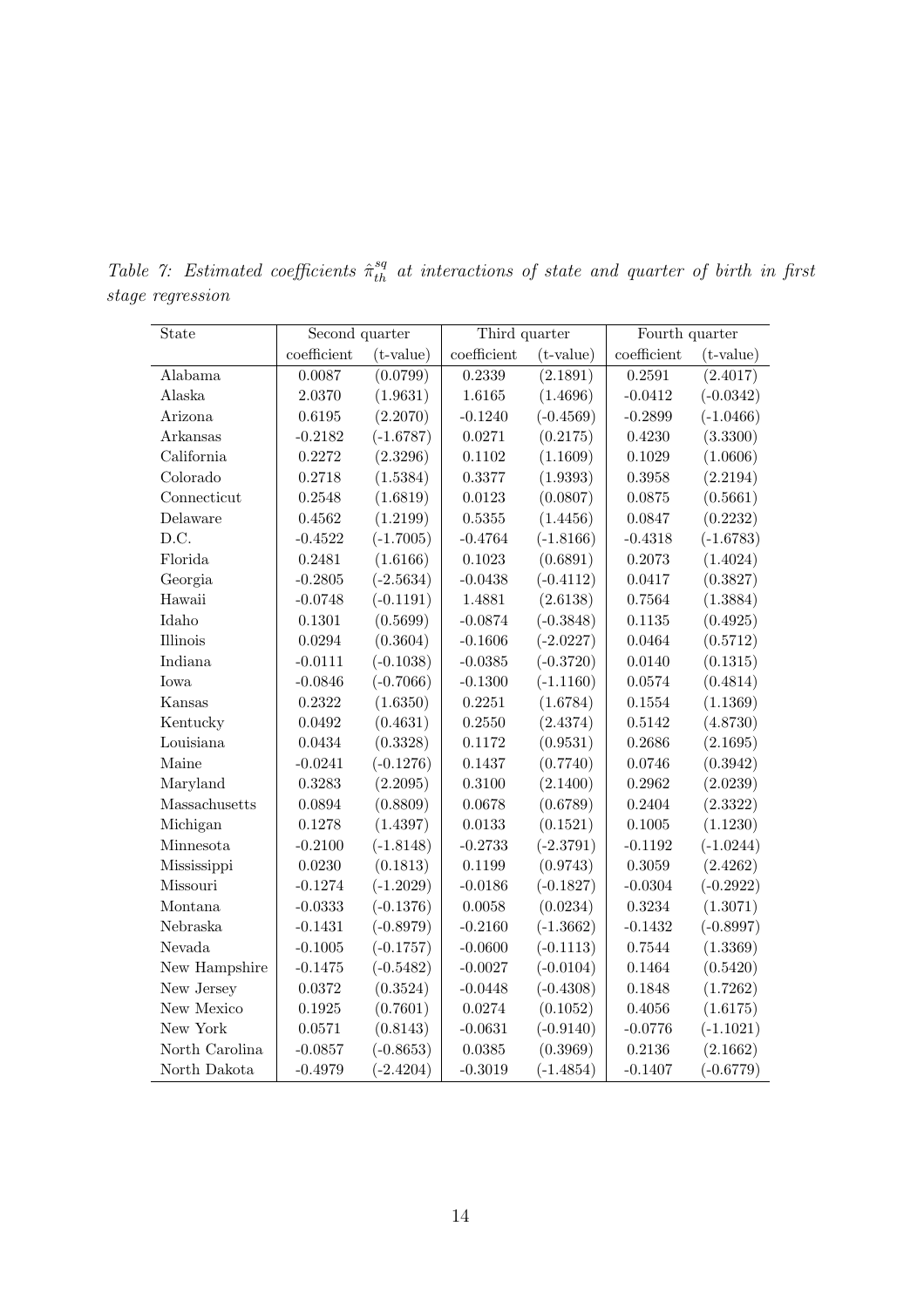| State          | Second quarter |             | Third quarter |             | Fourth quarter |             |
|----------------|----------------|-------------|---------------|-------------|----------------|-------------|
|                | coefficient    | $(t-value)$ | coefficient   | $(t-value)$ | coefficient    | $(t-value)$ |
| Ohio           | $-0.0847$      | $(-1.0210)$ | $-0.0583$     | $(-0.7150)$ | 0.0232         | (0.2794)    |
| Oklahoma       | $-0.0800$      | $(-0.6610)$ | 0.0400        | (0.3501)    | 0.2066         | (1.7793)    |
| Oregon         | 0.0550         | (0.2705)    | $-0.0238$     | $(-0.1208)$ | 0.0233         | (0.1145)    |
| Pennsylvania   | $-0.0288$      | $(-0.3996)$ | $-0.0959$     | $(-1.3526)$ | 0.0174         | (0.2408)    |
| Rhode Island   | $-0.3987$      | $(-1.8053)$ | 0.0585        | (0.2624)    | 0.1230         | (0.5475)    |
| South Carolina | $-0.1087$      | $(-0.8025)$ | $-0.0978$     | $(-0.7348)$ | 0.2983         | (2.2239)    |
| South Dakota   | 0.2971         | (1.3435)    | 0.1932        | (0.8849)    | 0.5111         | (2.2999)    |
| Tennessee      | $-0.1076$      | $(-0.9929)$ | 0.0848        | (0.7879)    | 0.4465         | (4.0963)    |
| Texas          | $-0.0935$      | $(-1.0690)$ | 0.1063        | (1.2806)    | 0.2505         | (2.9811)    |
| Utah           | $-0.0264$      | $(-0.1254)$ | $-0.2249$     | $(-1.0941)$ | $-0.2249$      | $(-1.0827)$ |
| Vermont        | 0.1709         | (0.5889)    | 0.3196        | (1.0907)    | 0.2557         | (0.8531)    |
| Virginia       | 0.0300         | (0.2608)    | 0.1905        | (1.6867)    | 0.2881         | (2.4945)    |
| Washington     | 0.1001         | (0.6368)    | 0.0280        | (0.1802)    | 0.0009         | (0.0054)    |
| West Virginia  | $-0.0901$      | $(-0.7396)$ | $-0.0093$     | $(-0.0774)$ | 0.2320         | (1.9120)    |
| Wisconsin      | 0.1516         | (1.4148)    | $-0.1032$     | $(-0.9689)$ | 0.0702         | (0.6479)    |
| Wyoming        | 0.0806         | (0.2302)    | 0.1759        | (0.5205)    | $-0.1905$      | $(-0.5308)$ |

Table 5.7 (continued)

Table 8: Estimated coefficients  $\hat{\pi}_{jh}^{yq}$  at interactions of quarter and year of birth in first stage regression (1939 = reference year)

| State | Second quarter |             | Third quarter |             | Fourth quarter |             |
|-------|----------------|-------------|---------------|-------------|----------------|-------------|
|       | coefficient    | $(t-value)$ | coefficient   | $(t-value)$ | coefficient    | $(t-value)$ |
| 1930  | 0.1538         | (2.2272)    | 0.1881        | (2.7767)    | 0.2191         | (3.1690)    |
| 1931  | $-0.0378$      | $(-0.5337)$ | 0.1470        | (2.1176)    | $-0.0472$      | $(-0.6650)$ |
| 1932  | 0.0804         | (1.1494)    | 0.0977        | (1.4301)    | 0.0962         | (1.3841)    |
| 1933  | $-0.0677$      | $(-0.9584)$ | 0.0681        | (0.9805)    | $-0.0989$      | $(-1.4070)$ |
| 1934  | 0.0792         | (1.1212)    | 0.0574        | (0.8356)    | 0.0340         | (0.4865)    |
| 1935  | 0.1162         | (1.6620)    | 0.1856        | (2.7248)    | 0.0170         | (0.2433)    |
| 1936  | 0.0274         | (0.3931)    | 0.1067        | (1.5671)    | 0.0209         | (0.3009)    |
| 1937  | 0.0120         | (0.1729)    | 0.1372        | (2.0335)    | 0.0472         | (0.6843)    |
| 1938  | 0.0396         | (0.5765)    | 0.0291        | (0.4354)    | $-0.0348$      | $(-0.5096)$ |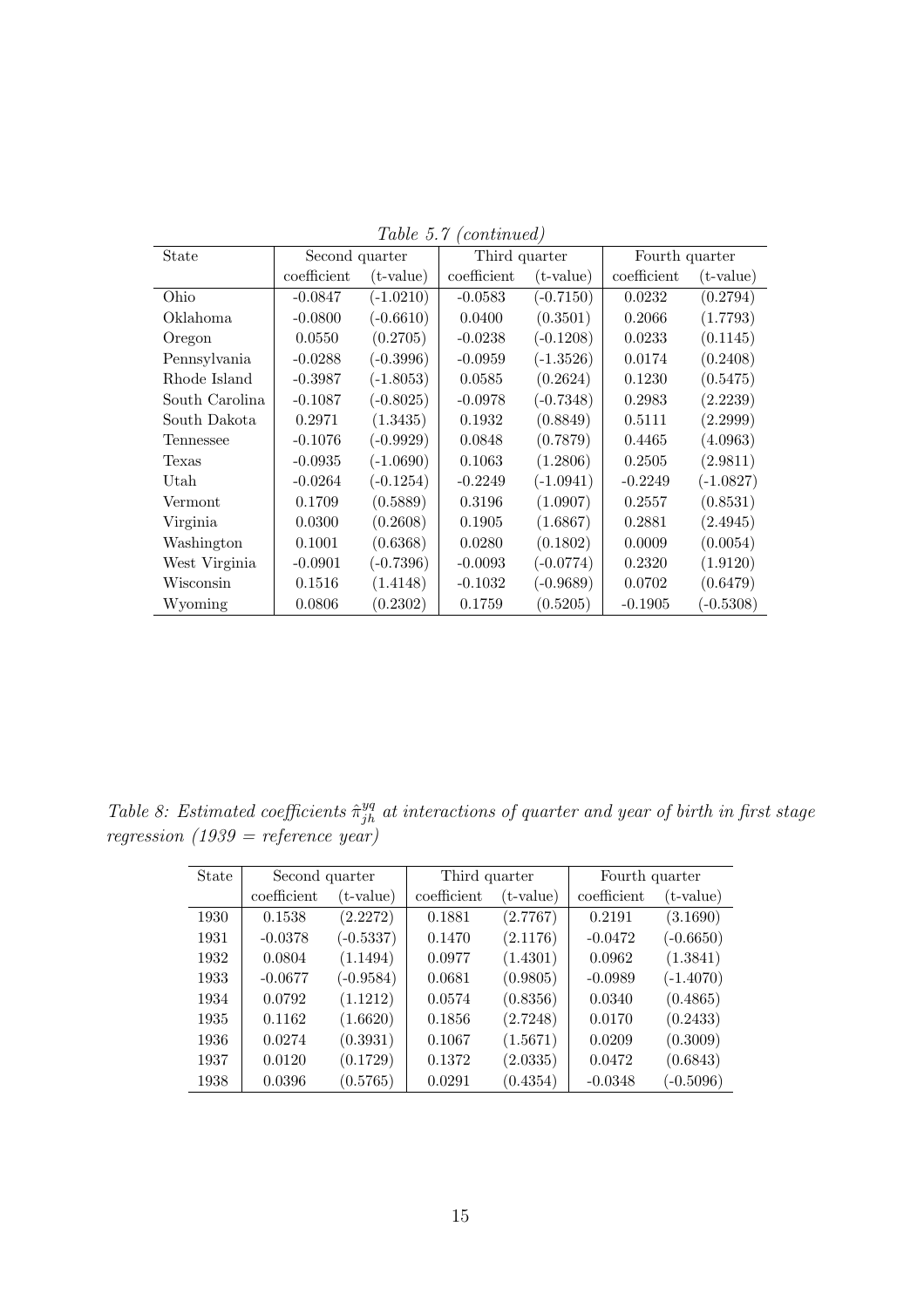|                | concentration |        |          |          | p-value |
|----------------|---------------|--------|----------|----------|---------|
| State          | parameter     | $R^2$  | F-stat.  | $#$ obs. | F-stat. |
| Alabama        | 18.68         | 0.0022 | 0.62     | 8536     | 0.9463  |
| Arizona        | 45.64         | 0.0426 | 1.52     | 1066     | 0.0365  |
| Arkansas       | 60.06         | 0.0103 | 2.00     | 5794     | 0.0009  |
| California     | 35.93         | 0.0032 | 1.20     | 11078    | 0.2107  |
| Colorado       | 31.68         | 0.0113 | 1.06     | 2818     | 0.3836  |
| Connecticut    | 38.25         | 0.0100 | 1.27     | 3844     | 0.1448  |
| Delaware       | 29.74         | 0.0506 | 0.99     | 598      | 0.4814  |
| D.C.           | 27.64         | 0.0226 | 0.92     | 1237     | 0.5892  |
| Florida        | 36.19         | 0.0093 | 1.21     | 3913     | 0.2031  |
| Georgia        | 41.29         | 0.0049 | 1.38     | 8411     | 0.0827  |
| Hawaii         | 27.70         | 0.1185 | 0.92     | 246      | 0.5853  |
| Idaho          | 22.57         | 0.0143 | 0.75     | 1599     | 0.8309  |
| Illinois       | 32.74         | 0.0018 | 1.09     | 18375    | 0.3341  |
| Indiana        | 27.12         | 0.0030 | 0.90     | 8918     | 0.6169  |
| <b>I</b> owa   | 25.64         | 0.0038 | 0.85     | 6699     | 0.6931  |
| Kansas         | 52.35         | 0.0109 | 1.75     | 4807     | 0.0072  |
| Kentucky       | 68.54         | 0.0076 | 2.28     | 8933     | 0.0001  |
| Louisiana      | 31.18         | 0.0052 | 1.04     | 5975     | 0.4071  |
| Maine          | 24.15         | 0.0100 | 0.80     | 2424     | 0.7645  |
| Maryland       | 34.10         | 0.0083 | 1.14     | 4139     | 0.2777  |
| Massachusetts  | 36.02         | 0.0036 | 1.20     | 9955     | 0.2080  |
| Michigan       | 23.78         | 0.0017 | 0.79     | 14077    | 0.7818  |
| Minnesota      | 15.82         | 0.0022 | 0.53     | 7170     | 0.9841  |
| Mississippi    | 30.43         | 0.0052 | 1.01     | 5864     | 0.4442  |
| Missouri       | 28.46         | 0.0031 | $0.95\,$ | 9274     | 0.5460  |
| Montana        | 26.99         | 0.0194 | 0.90     | 1407     | 0.6233  |
| Nebraska       | 30.94         | 0.0089 | 1.03     | 3488     | 0.4189  |
| Nevada         | 25.42         | 0.0866 | 0.85     | 308      | 0.6988  |
| New Hampshire  | 25.18         | 0.0212 | 0.84     | 1200     | 0.7147  |
| New Jersey     | 31.73         | 0.0035 | 1.06     | 8964     | 0.3803  |
| New Mexico     | 26.10         | 0.0199 | 0.87     | 1325     | 0.6690  |
| New York       | 38.23         | 0.0013 | 1.27     | 29015    | 0.1440  |
| North Carolina | 40.10         | 0.0037 | 1.34     | 10798    | 0.1033  |
| North Dakota   | 30.95         | 0.0153 | 1.03     | 2028     | 0.4191  |

Table 9: Summary statistics of first-stage regression for data of individual states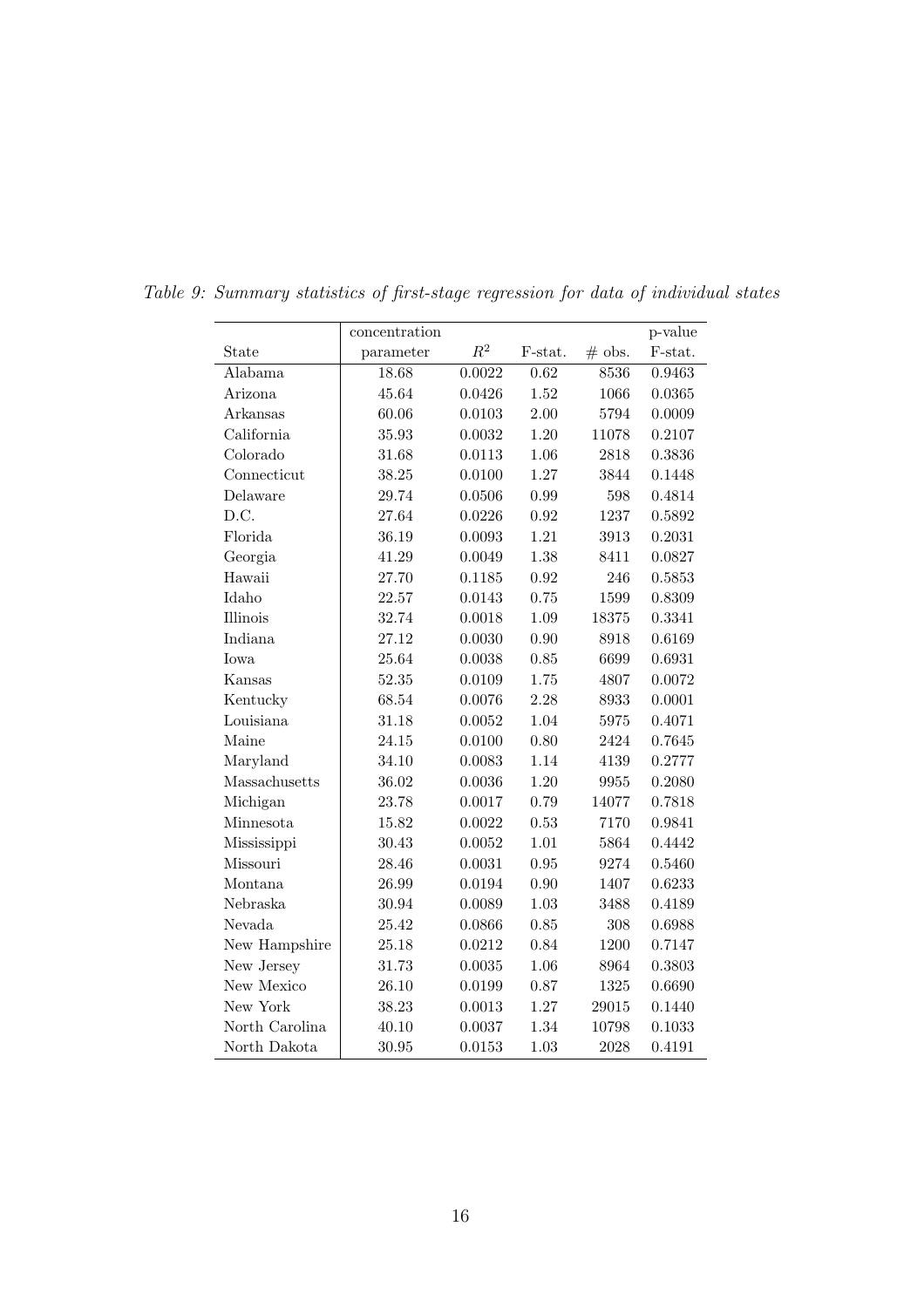|                | concentration |        |         |           | p-value |
|----------------|---------------|--------|---------|-----------|---------|
| State          | parameter     | $R^2$  | F-stat. | $\#$ obs. | F-stat. |
| Ohio           | 32.16         | 0.0019 | 1.07    | 17070     | 0.3601  |
| Oklahoma       | 36.85         | 0.0053 | 1.23    | 6950      | 0.1822  |
| Oregon         | 20.37         | 0.0097 | 0.68    | 2127      | 0.9054  |
| Pennsylvania   | 27.70         | 0.0011 | 0.92    | 26385     | 0.5862  |
| Rhode Island   | 33.96         | 0.0201 | 1.13    | 1698      | 0.2850  |
| South Carolina | 50.91         | 0.0097 | 1.70    | 5245      | 0.0102  |
| South Dakota   | 38.39         | 0.0219 | 1.28    | 1754      | 0.1428  |
| Tennessee      | 64.06         | 0.0077 | 2.14    | 8335      | 0.0003  |
| Texas          | 50.01         | 0.0031 | 1.67    | 15932     | 0.0125  |
| Utah           | 31.85         | 0.0160 | 1.06    | 1999      | 0.3761  |
| Vermont        | 36.54         | 0.0367 | 1.22    | 999       | 0.1960  |
| Virginia       | 28.61         | 0.0039 | 0.95    | 7319      | 0.5384  |
| Washington     | 18.54         | 0.0052 | 0.62    | 3610      | 0.9487  |
| West Virginia  | 34.36         | 0.0054 | 1.15    | 6412      | 0.2673  |
| Wisconsin      | 27.27         | 0.0032 | 0.91    | 8607      | 0.6090  |
| Wyoming        | 29.27         | 0.0421 | 0.98    | 706       | 0.5050  |

Table 5.9 (continued)



Figure 1: p-value of multiple F-test in first stage regression for data of individual states:  $p-value < 0.001$ : dark grey,  $p-value < 0.01$ : grey,  $p-value < 0.1$ : light grey.  $(AR = Arkansas, AZ = Arizona, GA = Georgia, KS = Kansas, KY = Kentucky, SC =$ South Carolina,  $TN = Tennessee, TX = Texas)$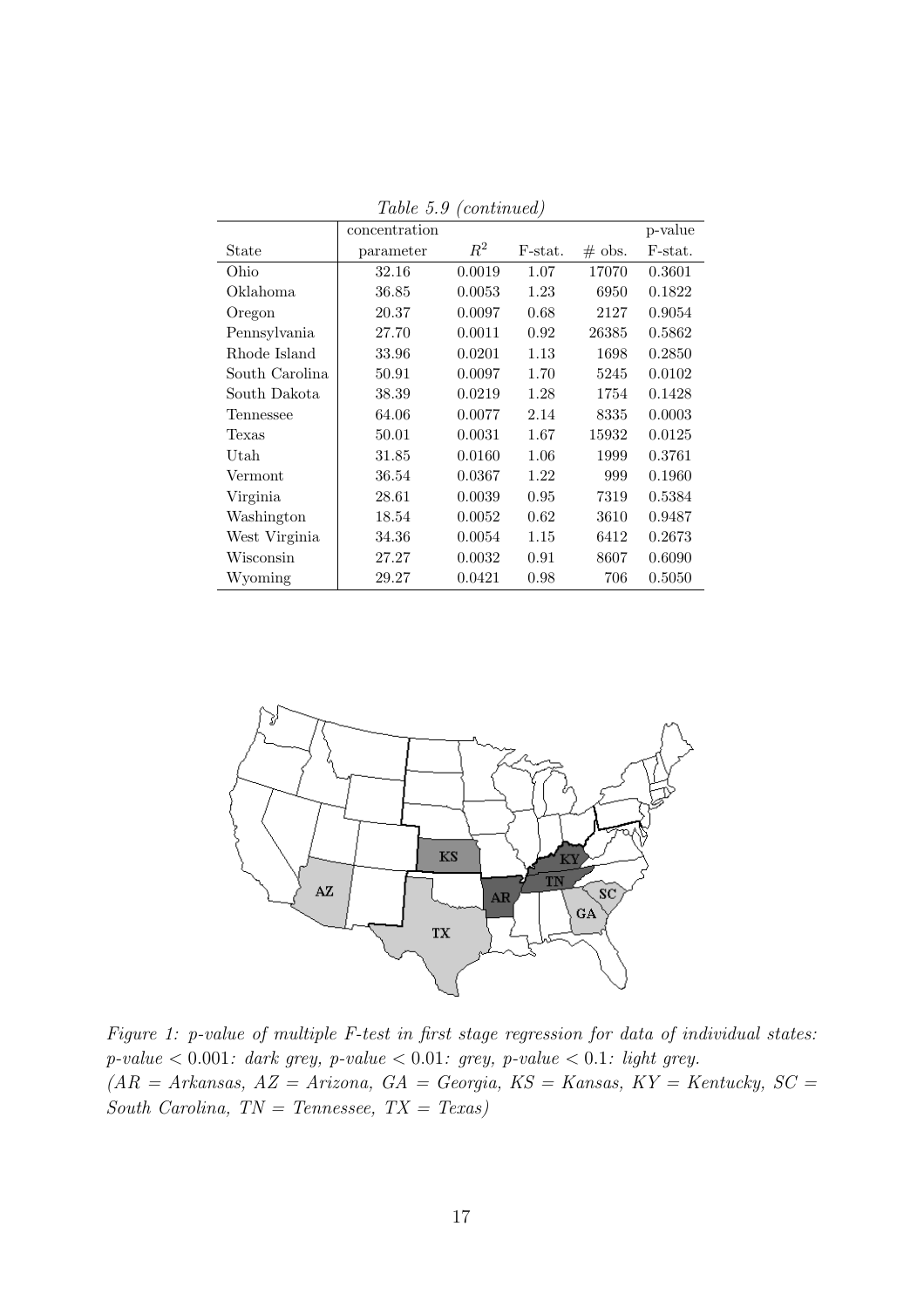### 4 Bayesian approaches

In this section we first briefly discuss the posterior distributions under two commonly used prior density kernels, the flat prior of Drèze (1976) and the Jeffreys prior. For an extensive discussion of these Bayesian approaches (and their relations to the 2SLS and LIML estimators) the reader is referred to Kleibergen and Zivot (2003). After that the results are discussed of applying these Bayesian methods to the Angrist-Krueger IV model for data of the US and the four Census regions.

Drèze (1976) specifies the following flat prior on the parameters of the structural form  $(5)-(6)$ :

$$
p(\beta, \Pi, \Sigma) \propto |\Sigma|^{-1/2(k+m+2)} \tag{9}
$$

where k is the number of instruments in  $Z$  and  $m$  is the number of explanatory endogenous variables in  $X$ . The primary motivation of this flat prior is that it has an invariance property in the sense that the prior on the structural form implies the same kind of prior on the parameters of the restricted reduced form (which is proportional to  $|\Sigma|^{-1/2(k+m+2)}$ ). The marginal posterior of  $\beta$  resulting from the prior (9) is given by:

$$
p(\beta|y, X, Z) \propto \left(\frac{(y - X\beta)'M_Z(y - X\beta)}{(y - X\beta)'(y - X\beta)}\right)^{T/2} (y - X\beta)'(y - X\beta)^{-k/2},\tag{10}
$$

where  $M_Z \equiv I - Z(Z'Z)^{-1}Z'$ . The tails of this posterior of  $\beta$  become thinner when (possibly superfluous) instruments are added to the model, see e.g. Maddala (1976) and Kleibergen and Zivot (2003). Further, the location of the posterior mode moves towards the OLS estimator when superfluous instruments are added. Bayesian inference under the flat prior of Drèze  $(1976)$  shares these properties with the small sample distribution of the 2SLS estimator which made Kleibergen and Zivot (2003) conclude that this approach has more in common with 2SLS than with LIML.

The Jeffreys prior, the square root of the determinant of the information matrix, is given by:

$$
p(\beta, \Pi, \Sigma) \propto |\Sigma|^{-(m+1)} |\Pi' Z' Z \Pi|^{1/2} |\Sigma_{22.1}|^{-1/2(k-m)} \tag{11}
$$

with  $\Sigma_{22.1} \equiv \Sigma_{22} - \Sigma_{21} \sigma_{11}^{-1} \Sigma_{12}$  for the structural form (5)-(6) or equivalently by:

$$
p(\beta, \Pi, \Omega) \propto |\Omega|^{-(m+1)} |\Pi' Z' Z \Pi|^{1/2} |(\beta : I_m) \Omega^{-1} (\beta : I_m)'|^{1/2(k-m)} \tag{12}
$$

for the corresponding restricted reduced form  $(7)-(8)$ ; see for example Appendix A of Hoogerheide, Kleibergen and Van Dijk (2006) for a derivation of this Jeffreys prior. In the case of  $m = 1$  and for moderate values of  $T (T > 20)$ , an accurate approximation of the marginal posterior of  $\beta$  can be obtained by

$$
p(\beta|\Omega, y, X, Z) \propto [(\beta - \phi)^2 \omega_{11.2}^{-1} + \omega_{22}^{-1}]^{-1}
$$
  
 
$$
\times \sum_{j=0}^{\infty} \frac{\Gamma[(k+2j+1)/2]}{j! \Gamma[(k+2j)/2]} \left( \frac{(\beta \cdot 1)\Omega^{-1} \hat{\Phi}' Z' Z \hat{\Phi} \Omega^{-1}(\beta \cdot 1)'}{2[(\beta - \phi)^2 \omega_{11.2}^{-1} + \omega_{22}^{-1}]} \right)^j
$$
(13)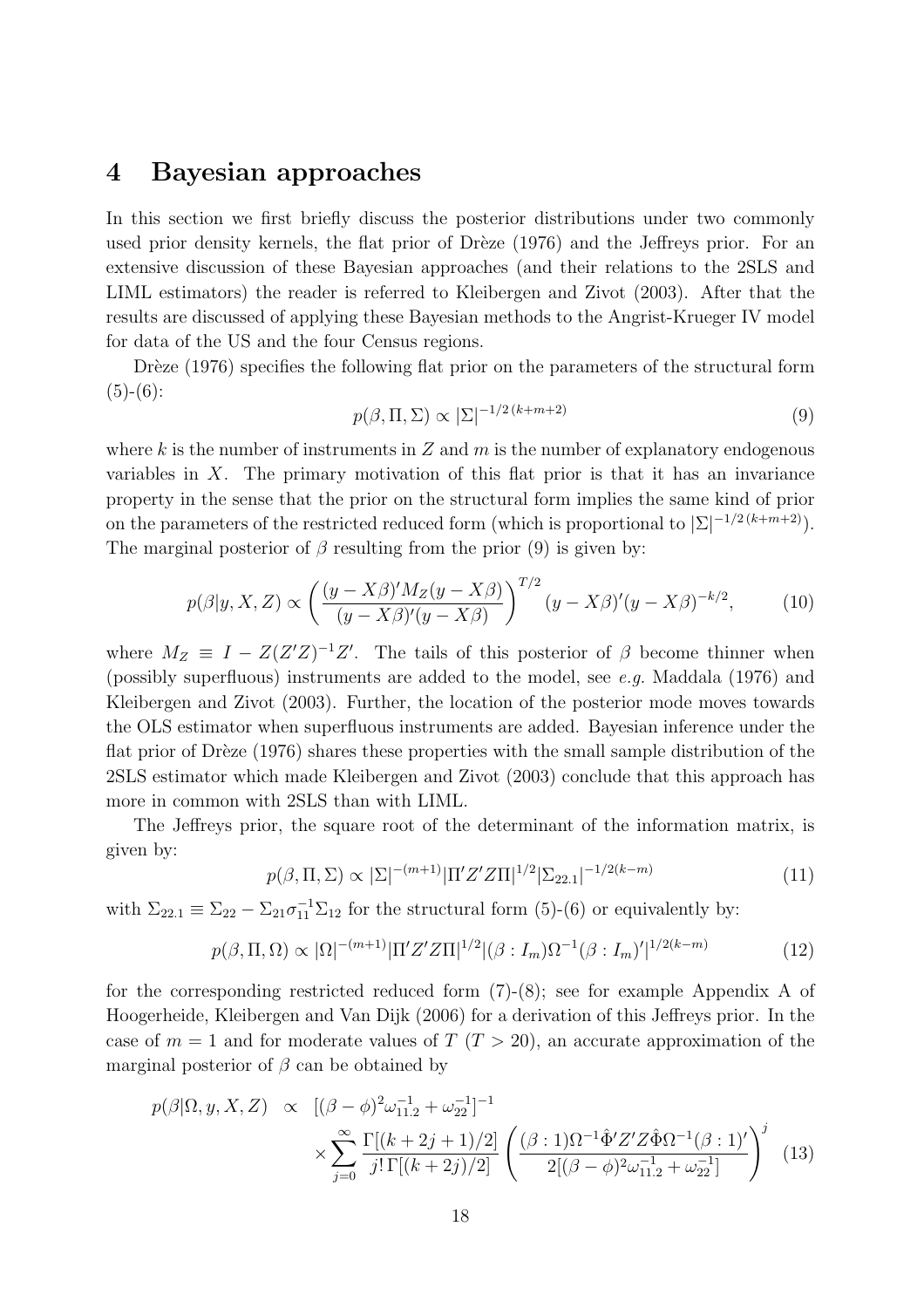where  $\Omega = (y : X)'(y : X)/T$  is substituted for  $\Omega$ , and where  $\phi \equiv \omega_{21}/\omega_{22}$ ,  $\omega_{11.2} \equiv$  $\omega_{11} - \omega_{21}^2/\omega_{22}$ ,  $\hat{\Phi} = (Z'Z)^{-1}Z'(y: X)$ , see Kleibergen and Zivot (2003). The primary motivation of the Jeffreys prior is its universal invariance property with respect to parameter transformations. Kleibergen and Zivot (2003) show that Bayesian analysis using a Jeffreys prior leads to, when there is only  $m = 1$  explanatory endogenous variable, a functional expression of the marginal posterior of  $\beta$  that is identical to the finite sample density of the LIML estimator. Just like the finite sample distribution of the LIML estimator, the posterior based on the Jeffreys prior retains Cauchy type tails when (possibly irrelevant) instruments are added, and the location of the mode is insensitive to the addition of superfluous instruments.

Table 10 shows some summary statistics of the posterior distribution of  $\beta$  under the flat or Jeffreys prior. Just like the results for the 2SLS and LIML estimators, the posterior distribution of  $\beta$  for the US under the flat or Jeffreys prior is almost completely determined by the region South; the difference between the means or medians for the US and the South is small, and the posterior standard deviation and 95% and 50% posterior density intervals for the South are not much larger than those for the US, whereas the posterior density intervals are relatively large for the other regions.<sup>6</sup> It is shown in Hoogerheide, Kleibergen and Van Dijk (2006) that Bayesian analysis using the Jeffreys prior, similar to the LIML estimator, focusses on the strongest available instruments. So, the posterior results under the Jeffreys prior once more indicate that the quarter of birth instruments are strongest in the South. Figure 2 shows the graphs of the posterior densities under the flat and Jeffreys prior, respectively.

For all four approaches that have been considered in this chapter, the two classical methods as well as the two Bayesian approaches, inference on the return to education for the US is almost completely determined by the returns to education in the South. If the effect of the return on education is different for the other regions, which can not a priori be ruled out given the large economic differences between these regions, inference using data of the US is not representative for the average returns on education across the US. One should thus be careful when drawing such conclusions.

Notice that the results for the flat prior are remarkably similar to those for the 2SLS estimator: for each region the posterior mean of  $\beta$  is close to the 2SLS estimator  $\hat{\beta}_{2SLS}$ and the posterior standard deviation is close to the asymptotic standard error. This agrees with the conclusions of Kleibergen and Zivot (2003) that Bayesian analysis using the flat prior is closer to 2SLS than to LIML. Also note that the results for the Jeffreys prior are similar to those for the LIML estimator: the posterior median of  $\beta$  is close to the LIML estimator  $\hat{\beta}_{LIML}$ , and for US and the region South the difference in the 95% and

<sup>6</sup>These 95% and 50% posterior density intervals are not equal to 95% and 50% Highest Posterior Density (HPD) regions, although the differences are small in these cases of unimodal, almost symmetric distributions.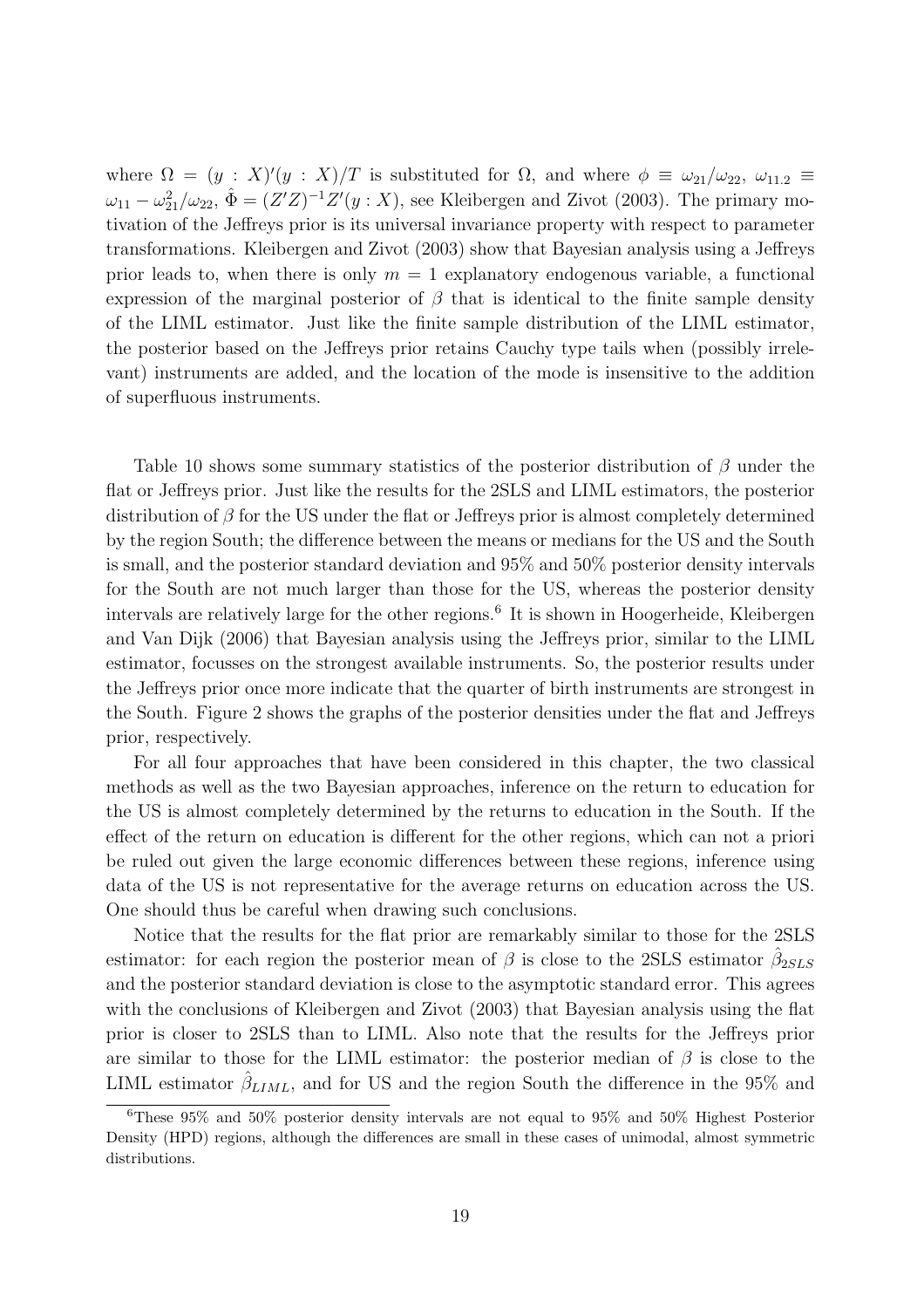|                             |                  | Posterior $\beta$ under flat prior |         |        | Quantile posterior $\beta$ under Jeffreys prior |       |       |       |  |
|-----------------------------|------------------|------------------------------------|---------|--------|-------------------------------------------------|-------|-------|-------|--|
|                             | Region           | mean                               | st.dev. | median | 2.5%                                            | 97.5% | 25\%  | 75%   |  |
|                             | <b>USA</b>       | 0.092                              | 0.009   | 0.106  | 0.083                                           | 0.129 | 0.098 | 0.114 |  |
|                             | <b>Northeast</b> | 0.071                              | 0.023   | 0.064  | $-0.024$                                        | 0.150 | 0.037 | 0.092 |  |
| $\mathcal{D}_{\mathcal{L}}$ | Midwest          | 0.081                              | 0.023   | 0.129  | 0.041                                           | 0.246 | 0.099 | 0.163 |  |
| 3                           | South            | 0.095                              | 0.012   | 0.107  | 0.077                                           | 0.138 | 0.096 | 0.117 |  |
| $\overline{4}$              | West             | 0.051                              | 0.020   | 0.044  | $-0.018$                                        | 0.105 | 0.024 | 0.065 |  |
|                             | Kentucky,        | 0.095                              | 0.016   | 0.104  | 0.068                                           | 0.143 | 0.092 | 0.117 |  |
|                             | Arkansas $\&$    |                                    |         |        |                                                 |       |       |       |  |
|                             | Tennessee        |                                    |         |        |                                                 |       |       |       |  |

Table 10: Posterior results under flat or Jeffreys prior for US and regions

50% intervals between the methods is close, although for the other three Census regions the 95% and 50% posterior intervals under the Jeffreys prior are somewhat larger than the corresponding intervals for the (estimated) finite sample distribution of the LIML estimator.

We also consider the posterior of  $\beta$  under the flat and Jeffreys prior based on only the observations on men born in the states of Arkansas, Kentucky and Tennessee. Table 10 shows summary statistics of these posteriors. Notice that the uncertainty in the posterior under the Jeffreys prior, reflected by the 95% and 50% density intervals of the (estimated) finite sample distribution, increases by a relatively small amount, as compared with the US. The width of the 95% and 50% posterior density intervals are only 1.63 and 1.56 times larger than for the US while the whole data set of the US has over 14 times as many observations (329509 vs. 23062). Further, these 95% and 50% posterior density intervals are tighter for the data set of Kentucky, Arkansas and Tennessee than for the region Northeast, Midwest or West. Figure 3 illustrates the relative strength of the quarter of birth instruments in the states of Arkansas, Kentucky and Tennessee. If we divide the data set of the US in three subsamples, Arkansas-Kentucky-Tennessee (23062 observations), the other 14 states of region South (91329 observations) and the other three Census regions (215118 observations), then the resulting posteriors of  $\beta$  under the Jeffreys prior are about as tight for these three subsamples. These results again stress the importance of the states of Arkansas, Kentucky and Tennessee for the inference on return on education: to a large extent inference on education for the US is determined by the return on education for men born in these three states.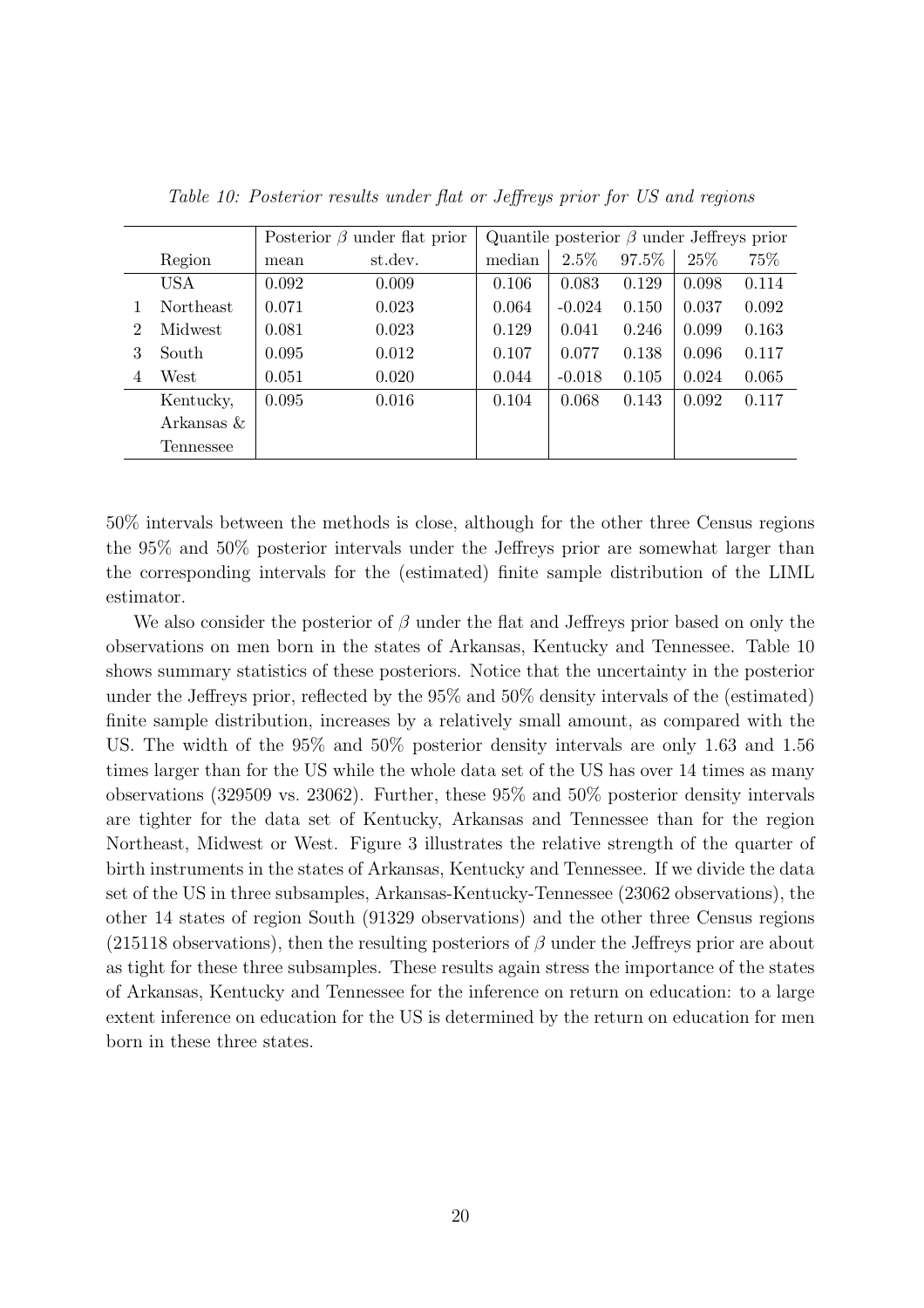

Figure 2: Marginal posterior of return on education  $\beta$  under flat prior (above) or Jeffreys prior (below) for US (solid), Northeast (solid-plusses), Midwest (dashed), South (dashdot), West (solid with stars).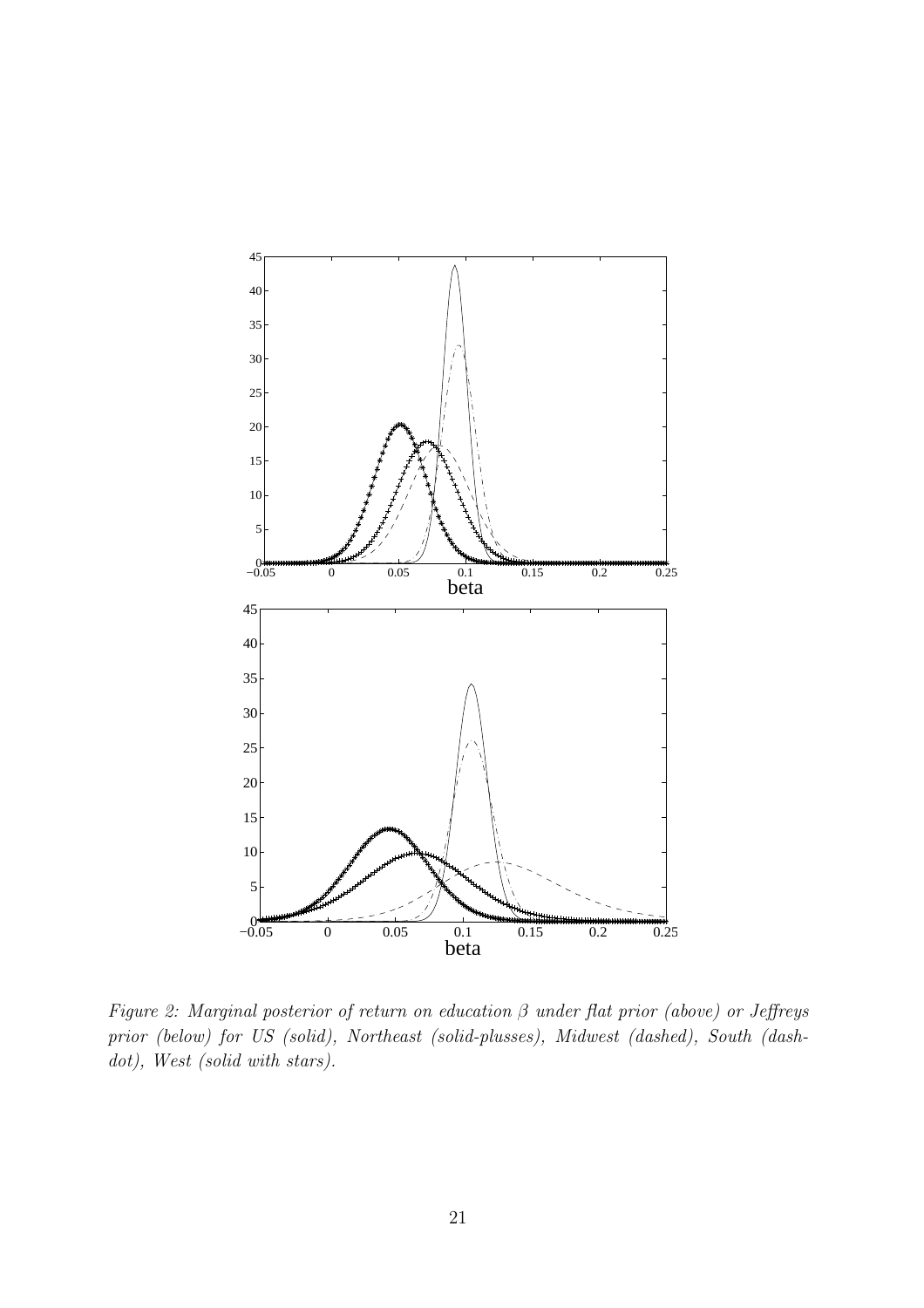

Figure 3: Marginal posterior of return on education  $\beta$  under Jeffreys prior for US (solid), region South (17 states, dash-dot), Kentucky-Tennessee-Arkansas (solid with plusses), rest of region South (14 states, dashed), other three Census regions (34 states, solid with stars).

## 5 Investigation of some of the assumptions made by Angrist and Krueger (1991)

Angrist and Krueger (1991) make the assumption that the only reason for the influence of quarter of birth on education is the asymmetry between the school-entry requirements and compulsory schooling laws: a child's birthday determines whether the school district allows the child to enter school at age 5 or age 6, whereas compulsory schooling laws generally allow students to immediately leave school when they reach a certain age (mostly 16, sometimes 17 or 18). Reasoning in this way, the quarter of birth should only yield valuable instruments for education for those individuals who have completed 9 - 13 years of education, as all persons who have left school as soon as the law allowed for it should be contained in this group.

We first inspect the empirical cumulative distribution function (CDF) of years of education for the four quarters of birth. If quarter of birth would only affect the education spell for those who leave school as soon as the law allows for it, the CDF of education should only differ for the range  $9 \leq$  education  $\leq 13$ . Figure 4 shows the difference between the empirical CDF of education between quarter  $2/3/4$  and quarter 1. This shows that also for education  $\leq 8$  and for education  $\geq 14$  the CDF substantially differs between the quarters of birth. Notice the negative values reflecting that men born in the first quarter have completed less years of education on average (also conditional on education ≤ 8 or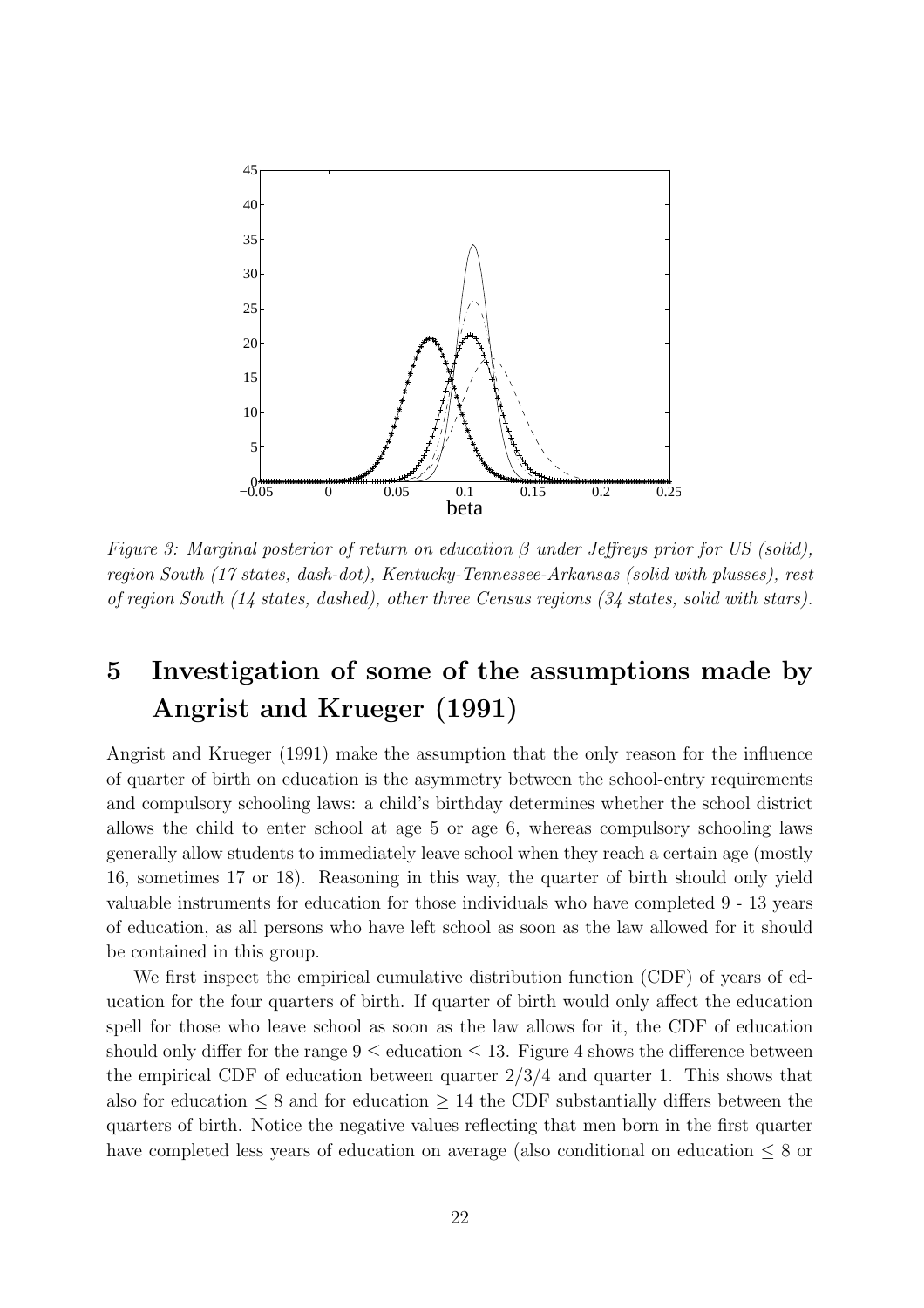

Figure 4: Empirical cumulative distribution function (CDF) of (completed years of) education for men born in different quarters: difference between CDF for men born in second quarter (circle)/ third quarter (plus)/ fourth quarter (star) and CDF for men born in first quarter.

education  $\geq$  14).

In order to investigate the importance of the observations with education  $\leq 8$  or education  $\geq$  14 for the results in the IV model we now divide the data set of the Southern region (that determines the results for the US) into a subsample of men with 9 - 13 years of education and subsamples of men with at most 8 years or at least 14 years of education. Figure 5 shows the number of observations per years of education in the region South. Table 11 shows the  $R^2$  and F-statistic of the multiple F-test in the first stage regression for several subsamples of the region South based on education levels. Notice that the  $R^2$  is even lower for  $9 \leq$  education  $\leq 13$  than for the groups with education  $\leq 8$  and education ≥ 14, suggesting quarter of birth instruments are even stronger for people with education outside the interval 9 - 13 than inside this interval. If we look at the group with either education  $\leq 8$  or education  $\geq 14$ , which consists of a number of observations comparable to the group with  $9 \leq$  education  $\leq 13$ , then we see that the p-value at the multiple Fstatistic is also smaller for men with years of education outside the interval 9 - 13. This suggests that the influence of compulsory schooling laws on students who want to leave school as early as possible is certainly not the only factor causing the effect of quarter of birth on (average) education spell.

This is further illustrated by the posterior of  $\beta$  under the Jeffreys prior in Figure 6. The posterior under the Jeffreys prior is tighter for observations with education outside the interval 9-13 than inside this interval. In fact, this posterior is even tighter than for the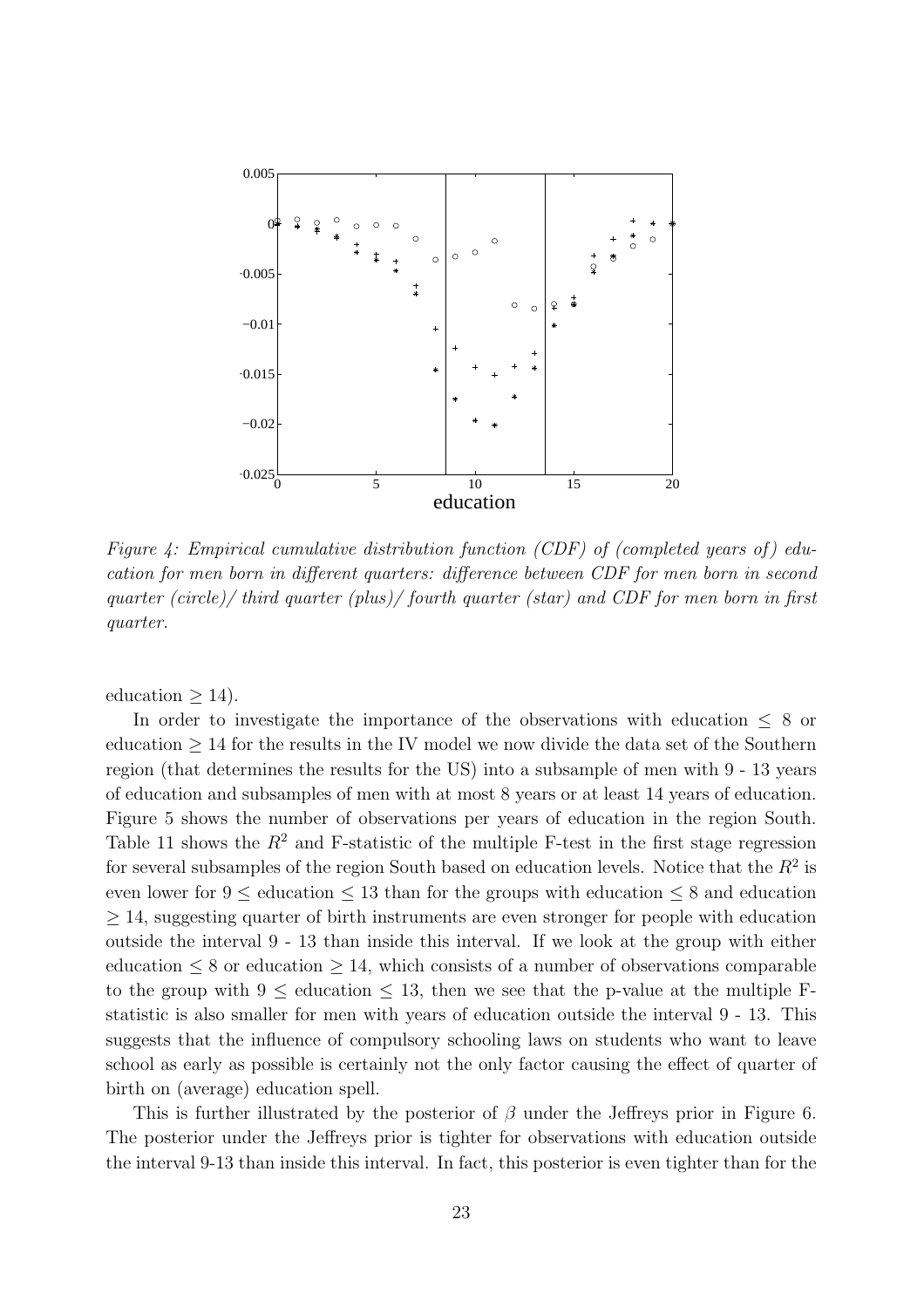|                              | $R^2$  | F-statistic | obs.   | p-value |
|------------------------------|--------|-------------|--------|---------|
| region South                 | 0.0023 | 3.3333      | 114391 | 0.0000  |
| education $\leq 8$           | 0.0045 | 1.1034      | 19214  | 0.2495  |
| $9 \leq$ education $\leq 13$ | 0.0019 | 1.5519      | 63637  | 0.0013  |
| education $>14$              | 0.0029 | 1.1790      | 31540  | 0.1339  |
| education $\leq 8$ or        | 0.0043 | 2.8060      | 50754  | 0.0000  |
| education $>14$              |        |             |        |         |

Table 11: First stage regressions for subsamples of the region South:  $R^2$ , F-statistic of multiple F-test and corresponding p-value

region South or the US; intuitively speaking, this is possible since not only one's knowledge on β is updated by the extra observations, but also on  $\Pi$  (which occurs as the product  $\Pi$ β in the restricted reduced form of the model) and  $\Omega$ . That the posterior is much tighter for the group with less than 9 or more than 13 years of education and that the posterior for all observations of the South is much closer to this posterior than to the posterior for data on men with  $9 \leq$  education  $\leq 13$ , suggests that instruments are truly (much) stronger for men with education  $\leq 8$  and education  $\geq 14$ . For completeness, Figure 7 shows the posterior under the flat prior, which shows approximately the same shapes. These results suggest that quarter of birth does not only affect years of schooling for those who leave school as soon as it is allowed.

A possible explanation is that the probability that a student leaves school during a quarter depends not only on the number of quarters of schooling that the student has already had, but also (positively) on age (measured in quarters of years): children born in the first quarter enter school at a later age (measured in quarters), so that in each cohort the students born in the first quarter are the oldest. Reasoning in this way, the influence of quarter of birth on age at school entry is enough to cause exogenous variation in years of education, even without requiring laws keeping (a certain percentage of) students at school until they reach a certain age. In other words, quarter of birth influences the age at school entry, so that it causes an exogenous variation in education level as long as students with different ages (with age measured in quarters of years) have a different 'hazard rate' of quitting school after a certain amount of education. So, the results suggesting that the influence of quarter of birth on education is certainly not restricted to men who have completed 9-13 years of education does not imply that the model is useless. It only suggests that the strength of the quarter of birth instruments is not so much caused by the asymmetry between school entry requirements and compulsory schooling laws keeping students at school until they reach a certain age; the value of the quarter of birth instruments seems to stem to a larger extent from the school entry requirements in combination with the dependence of the 'hazard rate' of leaving school on age (measured in quarters).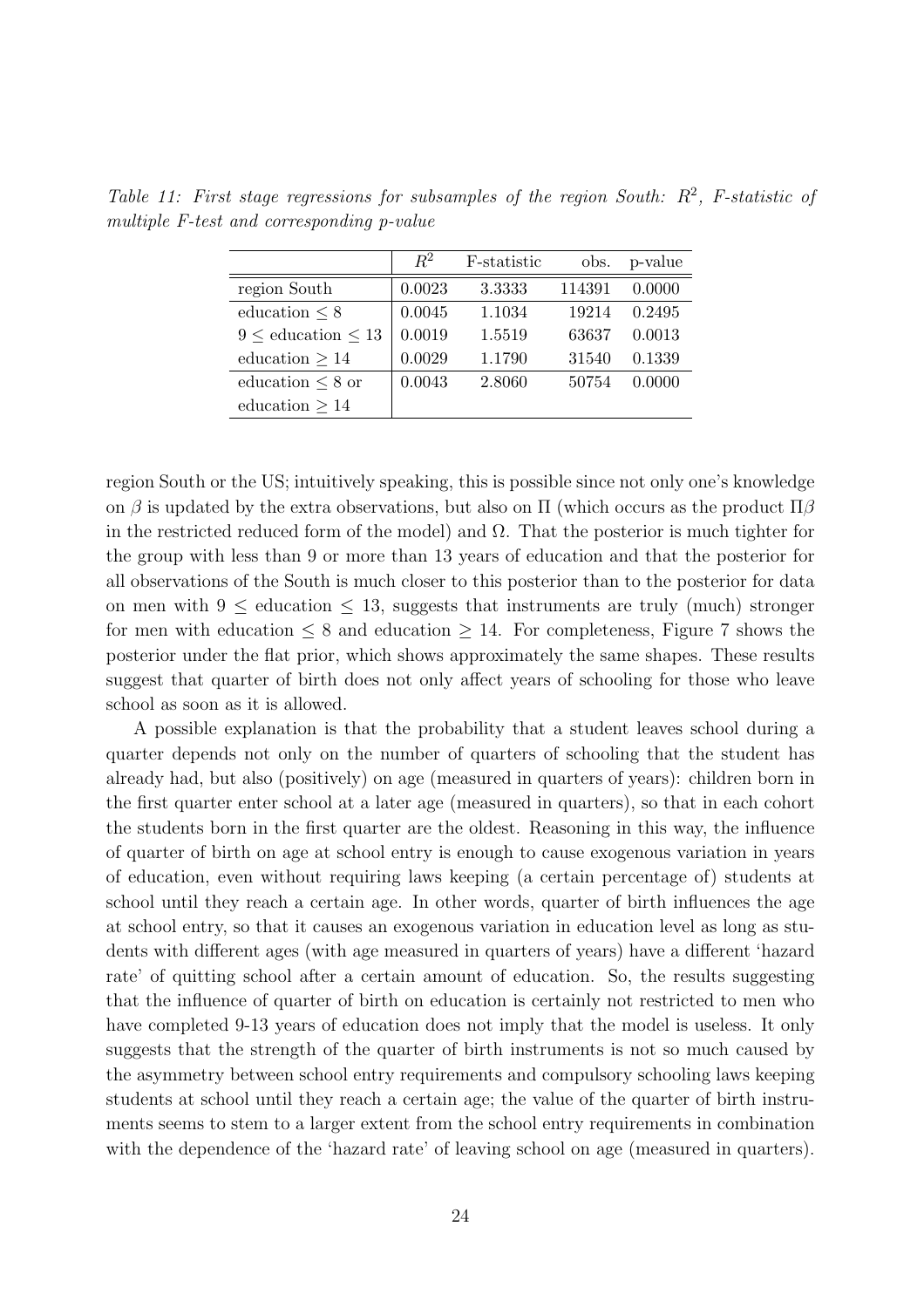

Figure 5: Histogram of the number of completed years of education in US Census region South



Figure 6: Marginal posterior of return on education  $\beta$  under Jeffreys prior for US (solid), South (17 states, dash-dot), South for education  $\leq 8$  or education  $\geq 14$  (solid-plusses), South for  $9 \leq$  education  $\leq 13$  (dashed).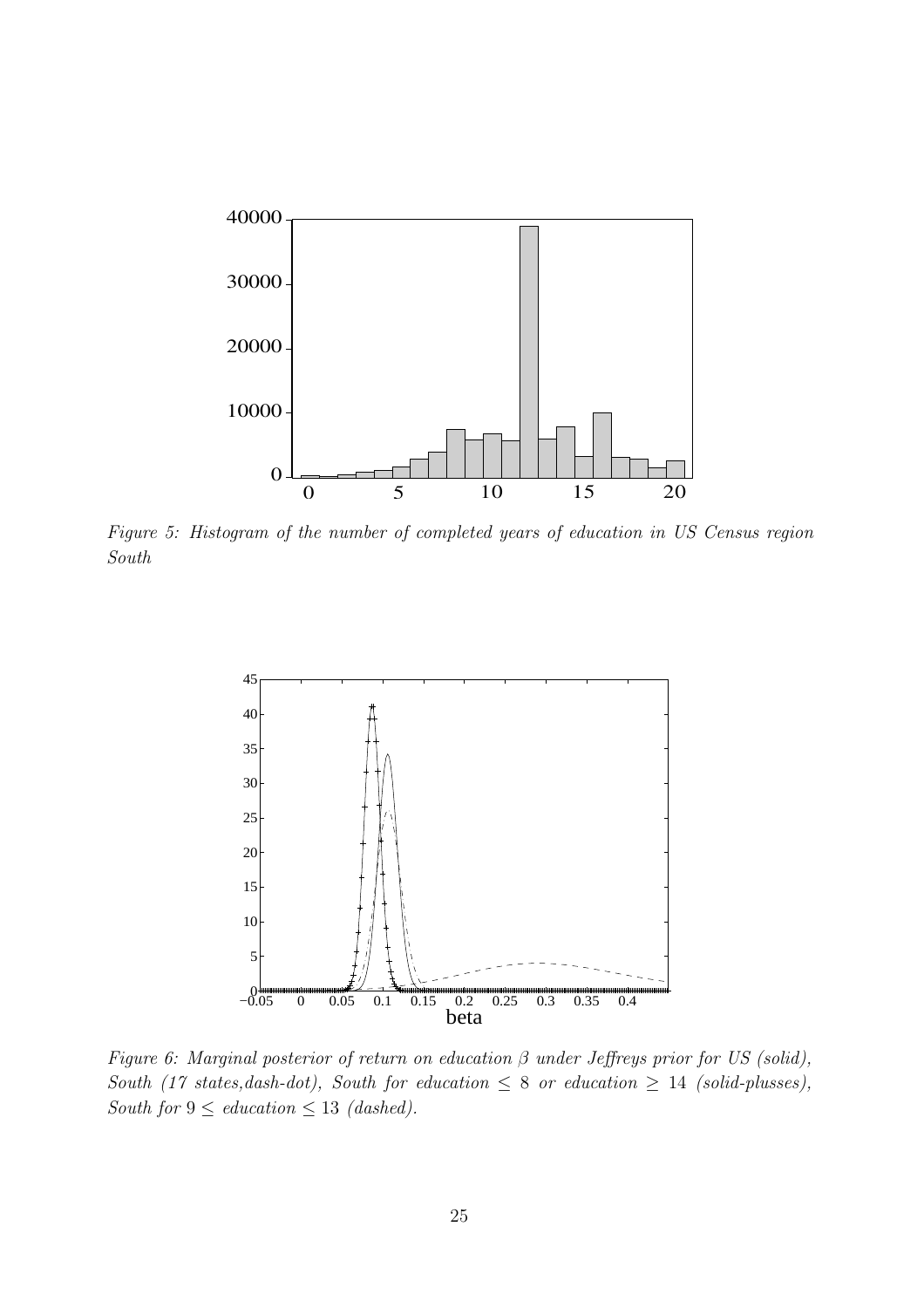

Figure 7: Marginal posterior of return on education  $\beta$  under flat prior for US (solid), South (17 states, dash-dot), South for education  $\leq 8$  or education  $\geq 14$  (solid-plusses), South for  $9 \leq$  education  $\leq 13$  (dashed).

Bound, Jaeger and Baker (1995) criticize the assumptions of Angrist and Krueger (1991). They draw attention to two problems associated with the use of the 2SLS estimator in the case of weak instruments. First, the use of weak instruments may lead to large inconsistencies in the 2SLS estimator even if there is only a weak relationship between the instruments and the error in the structural equation.<sup>7</sup> Second, in finite samples, the 2SLS estimator is biased in the same direction as the OLS estimator, where the bias of the 2SLS estimator approaches that of the OLS estimator as the  $R^2$  between instruments and explanatory endogenous variable approaches 0.

We first consider the problem of the finite-sample bias. Bound, Jaeger and Baker (1995) show that the 2SLS estimators of Angrist and Krueger (1991) may suffer from substantial finite-sample bias even with the large sample size, because the correlation between quarter of birth and years of education is only small. The simulations in table 5.5 confirm this; the 2SLS estimators for the US and the Census regions seem to have biases between 0.2 and 0.5 times the bias of the OLS estimator. However, the LIML estimator seems to be approximately median unbiased in these cases, suggesting that the problem of the finitesample bias caused by the weakness of the instruments could be solved by using LIML instead of 2SLS in order to obtain a point estimate of  $\beta$ .

<sup>7</sup>Bound, Jaeger and Baker (1995) consider the case of weak instruments in the sense of instruments explaining little of the variation in the endogenous explanatory variable(s); this differs from the weak explaining intite of the variation in the endogenous explanatory variable(s); this different form the weak<br>instrument defined as  $\Pi = C/\sqrt{T}$  where C is fixed (so that  $\Pi'Z'Z\Pi$  converges to a constant as the sample size T grows) considered by Staiger and Stock (1997).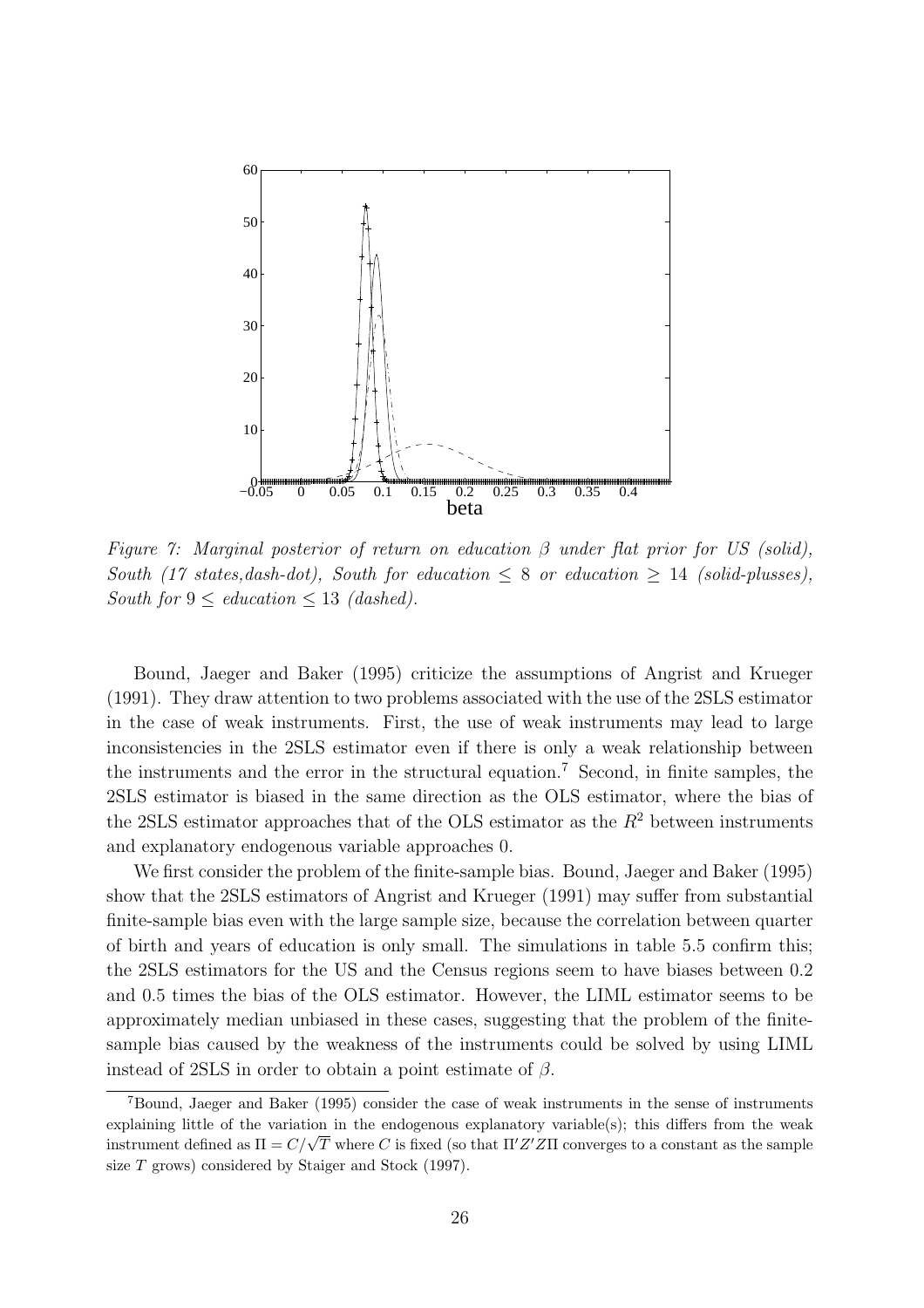We now consider the problem of large inconsistencies even if there is only a weak relationship between the instruments and the error in the structural equation. Bound, Jaeger and Baker (1995) argue that a weak correlation between quarter of birth and wage (independent of the effect of quarter of birth on education) exists and that this correlation is large enough to have substantial effects on the estimates of Angrist and Krueger (1991). Bound, Jaeger and Baker (1995) mention several publications containing evidence suggesting that quarter of birth directly influences wages for four reasons: there is some evidence that (1) quarter of birth influences a student's performance at school, for example performance in reading, writing and arithmetic; (2) quarter of birth affects the probability that an individual will suffer from certain mental or physical diseases/disabilities such as schizophrenia, multiple sclerosis, manic depression and dyslexia; (3) there are regional patterns in birth seasonality; (4) children born in families with high incomes are are less likely to be born in winter months. Therefore, Bound, Jaeger and Baker (1995) conclude that it is questionable whether the assumption of no direct effect of quarter of birth on income is justified.

At points (2) it should be noted that men with no income in 1979 are excluded from the data set of Angrist and Krueger (1991), so that some of the men suffering from the mentioned diseases/disabilities may be excluded from the data set. At point (3) it should be noticed that part of the regional patterns in birth seasonality are 'filtered' by the state dummies that are included in the wage equation. However, these two factors obviously do not take away the doubt on the assumption of no direct effect of quarter of birth on income.

This doubt and the finite-sample bias of the 2SLS estimator made Bound, Jaeger and Baker (1995) conclude that 'the "natural experiment" afforded by the interaction between compulsory school attendance laws and quarter of birth does not give much usable information concerning the causal effect of education on earnings'.

Bound, Jaeger and Baker (1995) even report that differences in family income at time of birth (point (4)) would seem to account for virtually all of the association between quarter of birth and wages, which results from the following reasoning. It is argued that the difference in mean log per capita income between those born in the first quarter and the others is at least -0.0238, as this difference of -0.0238 is observed for men born in more recent years and the seasonal variation in fertility has declined since the 1930s (in which the men of our data set are born). Further, Solon (1992) and Zimmerman (1992) both found an intergenerational correlation in long-run income of at least 0.4, so that men born in the first quarter are expected to earn about 0.95% more than those born during the rest of the year. Bound, Jaeger and Baker (1995) report that for men born during the 1930s, those born in the first quarter earn 1.1% lower wages on average, hardly more than the 0.95% resulting from differences in family income at birth.

We now take a closer look at this result that differences in family income at birth between those born in the first quarter and those born during rest of the year would seem to explain all of the effect of quarter of birth on income. First, for men born in the region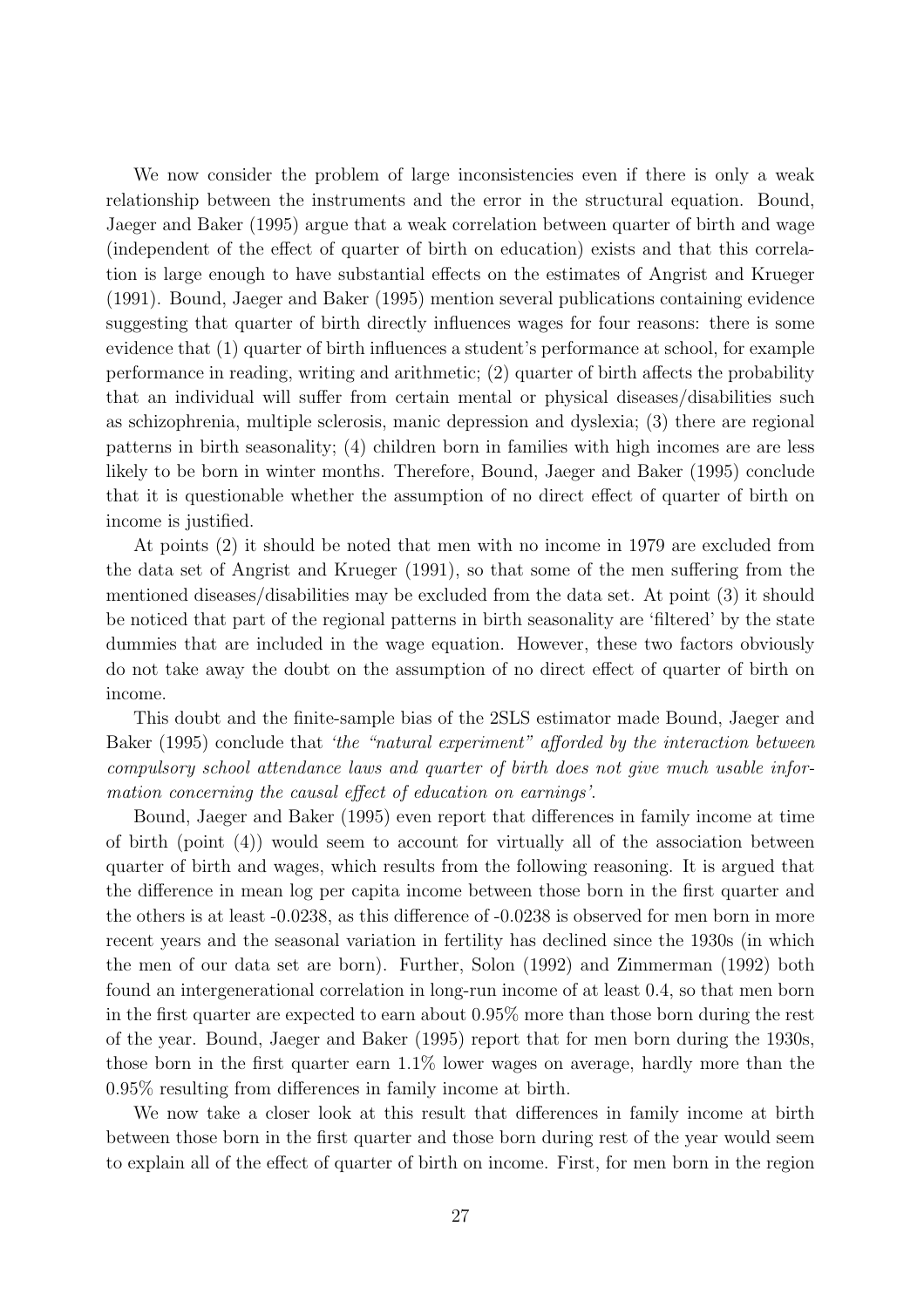South (who determine the results for the US of both the classical and Bayesian methods used in this chapter) the difference between those born in first quarter and the rest is higher:  $1.65\%$  (measured as difference in mean log income). For men born in Arkansas, Kentucky, Tennessee (who have a substantial influence on the results within the region South) this difference is even 1.99%. Of course, the difference in family income at birth and/or the intergenerational correlation may also be larger for these regions; this is a topic for research.

Second, the phenomenon that those born in rich families are less likely to be born in winter months can be modelled by including a dummy variable indicating whether a person is born in the first quarter in the wage equation of the model (and dropping one of the interactions of state and quarter dummies from the set of instruments). We consider this model for observations on men born in Arkansas, Kentucky or Tennessee.<sup>8</sup> In the second stage regression of 2SLS the first quarter dummy has an insignificant (and even positive) estimated coefficient of 0.0028 (with standard error 0.0111). The results of 2SLS and LIML are given by Tables 12 and 13, where the quantiles of the finite-sample distribution of the LIML estimator are estimated by substituting the ML estimates into the formula for this finite-sample density in Kleibergen (2000) and Kleibergen and Zivot (2003). Table 14 gives the results of Bayesian inference under the flat and Jeffreys prior. For the Jeffreys prior Figure 8 shows the marginal posterior of  $\beta$ . This shows that the uncertainty in the classical estimators and the posteriors under a flat or Jeffreys prior does not increase much by including a first quarter dummy in the wage equation. In other words, a rather tight posterior for  $\beta$  is obtained using quarter-of-birth information, even if we drop assumption of no influence of first quarter on income.

We can also go somewhat further in the sense of including three quarter-of-birth dummies in the wage equation, so that not only a difference between the first quarter and quarters 2-4 is allowed, but differences are permitted between all four quarters. Tables 12, 13 and 14, and Figure 8 also show the results for this model. The inclusion of two more dummies clearly increases the uncertainty in the estimators and posteriors for  $\beta$  as the instruments are weaker in this case. Intuitively, this can be explained as follows: in this adapted model the strength of the instruments depends on the variation between the effects of quarters of birth across states (and years) instead of the size of these effects. For example, if the effect of quarter 2-4 versus quarter 1 is substantial but (approximately) the same for all states, then the instruments Z (residuals in the regression of  $\tilde{Z}$  on W) will be (almost) superfluous in this adapted model, while the instruments may be rather

<sup>&</sup>lt;sup>8</sup>There are two reasons for confining ourselves to data of Arkansas, Kentucky and Tennessee, the three states for which the quarter-of-birth instruments are strongest, in this case. First, the addition of extra variables in the wage equation substantially increases problems of multicollinearity, which are smaller when considering less states and hence less state-of-birth dummies and interacted state-and-quarter-ofbirth dummies. Second, the assumption that if a direct effect of quarter of birth on wages exists, that this effect is constant across states, seems to be more realistic for a region of three neighboring states than for other (sub)samples.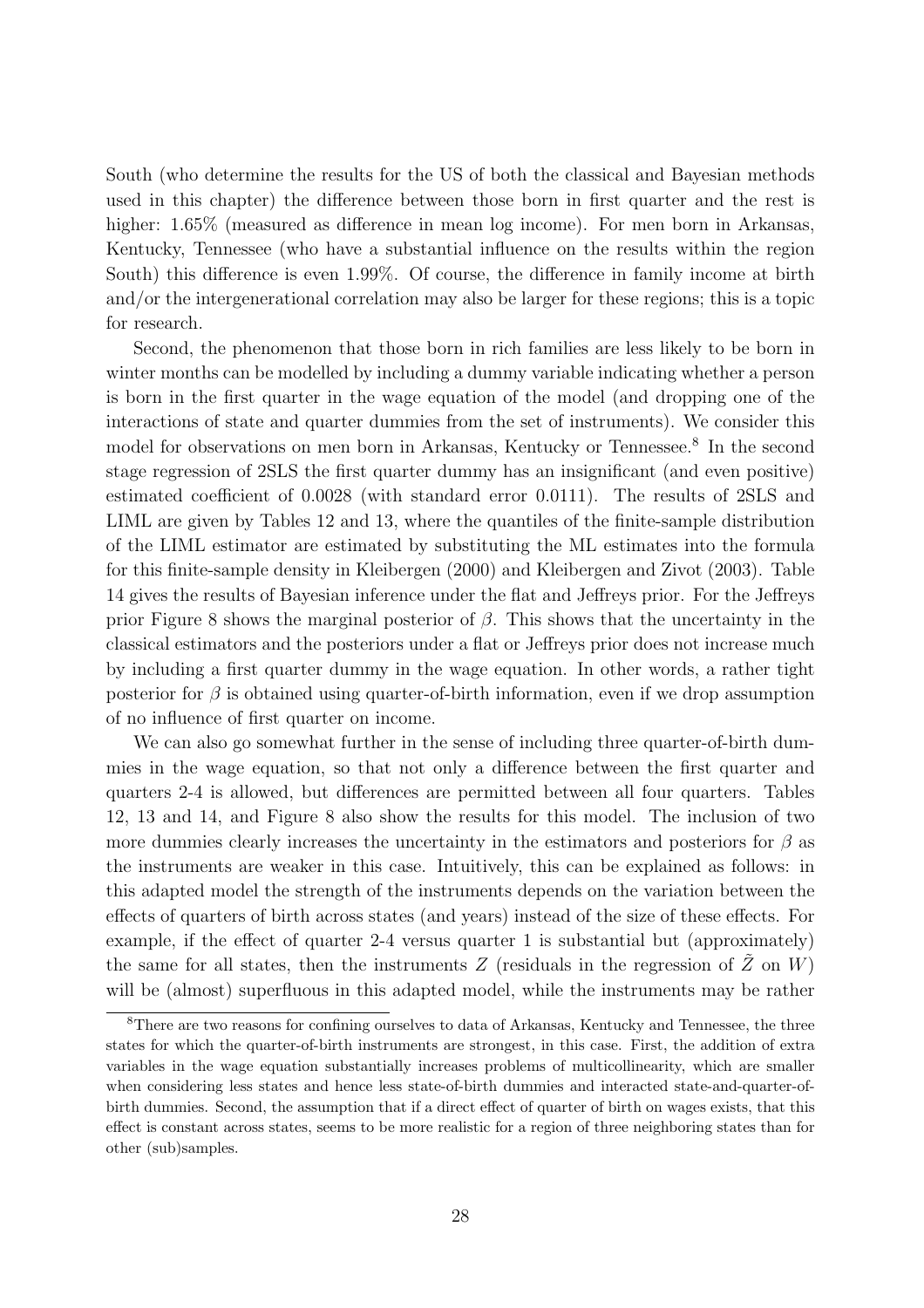

Figure 8: Marginal posterior of return on education  $\beta$  under Jeffreys prior for data of Kentucky, Arkansas and Tennessee: original model (solid), model with first quarter dummy in wage equation (dash-dot), model with three quarter dummies in wage equation (dashed).

strong in the original model.

Including quarter-of-birth dummies in the wage equation may result in (much) wider posterior intervals. Next to that, if a direct effect of quarter of birth on income exists, this may not be constant across states/years; in that case more terms should be added to the wage equation. So, an important question remains if such terms should be included in the wage equation and if so, how these should be specified. We leave this as a topic for further research.

Still, it should at least be noted that if there exists a direct effect of quarter of birth on income, it is not likely that the factors causing this effect differ between states/years in the same way as compulsory schooling laws and the degree to which these are enforced. So, even if there exists a direct effect of quarter of birth on income which varies across states/years, the difference between these effects and the effect of compulsory schooling laws may be exploited, so that the model may still give usable information on the causal effect of education on income.

Notice that since we can use the (approximately median unbiased) LIML estimator instead of the (biased) 2SLS estimator, and since we may still obtain a rather tight posterior for  $\beta$  if we allow for a direct effect of birth during the first quarter on income, it seems that the conclusion of Bound, Jaeger and Baker (1995) that the interaction between compulsory school attendance laws and quarter of birth does not give much usable information concerning the causal effect of education on earnings may have been too strong.

Finally, Bound, Jaeger and Baker (1995) note that random instruments yield results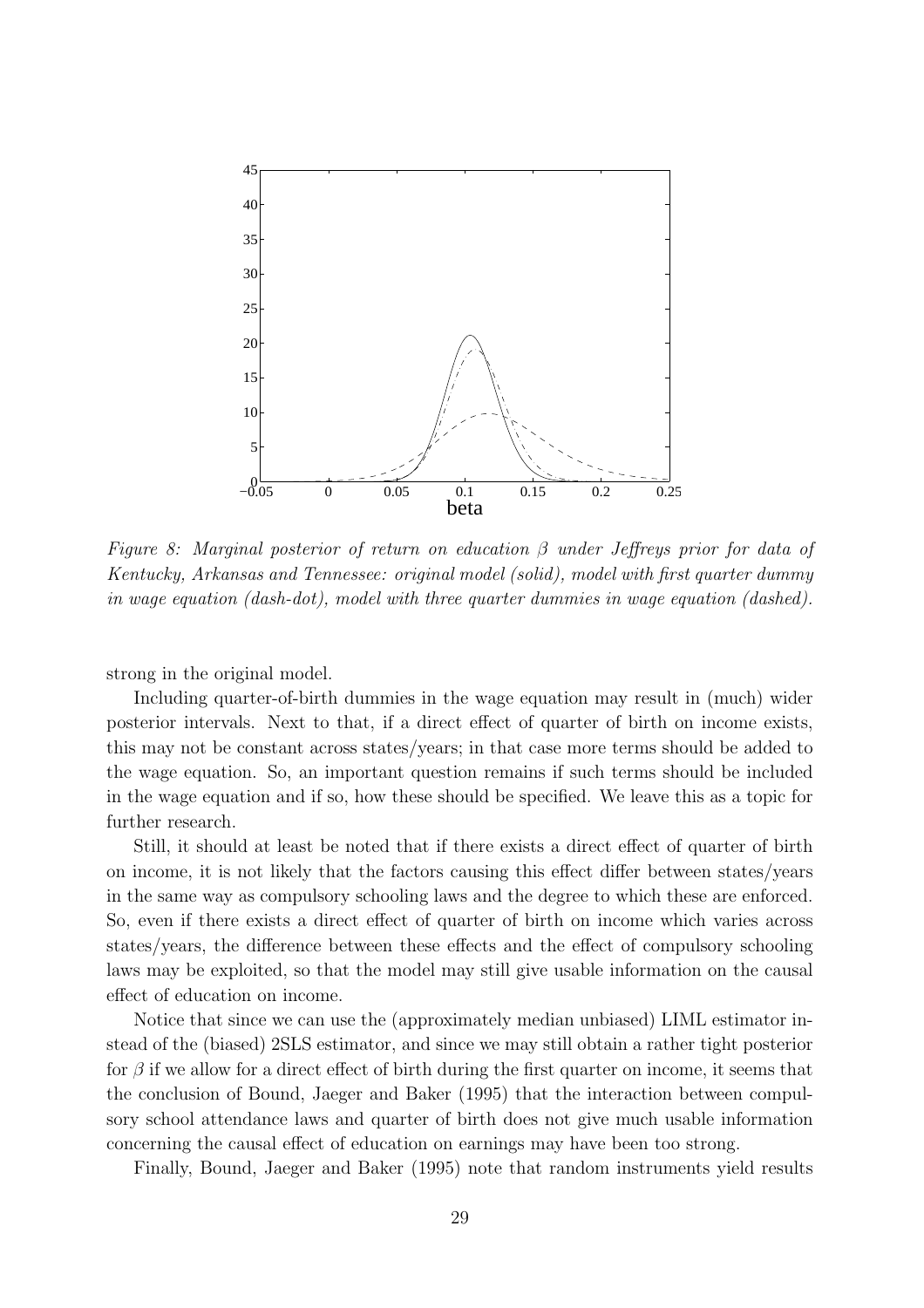Table 12: 2SLS estimates for β for data of Kentucky, Arkansas and Tennessee

|                                                     | 2SLS           |                   |  |  |
|-----------------------------------------------------|----------------|-------------------|--|--|
| Model                                               | $\beta_{2SLS}$ | asympt. std.error |  |  |
| original model                                      | 0.0970         | (0.0168)          |  |  |
| + dummy for first quarter of birth in wage equation | 0.0986         | (0.0182)          |  |  |
| $+3$ dummies for quarters of birth in wage equation | 0.0928         | (0.0274)          |  |  |

Table 13: LIML estimates for β for data of Kentucky, Arkansas and Tennessee

|                       |                | Quantile finite sample dist. $\beta_{LIML}$ |       |                 |               |       |  |
|-----------------------|----------------|---------------------------------------------|-------|-----------------|---------------|-------|--|
| Model                 | $\beta_{LIML}$ | median   $2.5\%$ 97.5\%   $25\%$            |       |                 |               | 75%   |  |
| original model        | 0.105          | 0.104                                       |       | $0.069$ $0.142$ | $0.092$ 0.117 |       |  |
| $+$ 1st quarter dummy | 0.109          | 0.108                                       | 0.070 | 0.149           | 0.095         | 0.121 |  |
| $+3$ quarter dummies  | 0.121          | 0.121                                       | 0.065 | 0.187           | 0.101         | 0.141 |  |

Table 14: Posterior results under flat or Jeffreys prior for data of Kentucky, Arkansas and Tennessee

|                       |       | Posterior $\beta$ under flat prior | Quantile posterior $\beta$ under Jeffreys prior |       |               |       |       |
|-----------------------|-------|------------------------------------|-------------------------------------------------|-------|---------------|-------|-------|
| Model                 | mean  | st.dev.                            | median                                          |       | $2.5\%$ 97.5% | 25\%  | 75%   |
| original model        | 0.095 | 0.016                              | 0.104                                           | 0.068 | 0.143         | 0.092 | 0.117 |
| $+$ 1st quarter dummy | 0.097 | 0.018                              | 0.108                                           | 0.068 | 0.152         | 0.094 | 0.122 |
| $+3$ quarter dummies  | 0.090 | 0.026                              | 0.121                                           | 0.043 | 0.220         | 0.094 | 0.150 |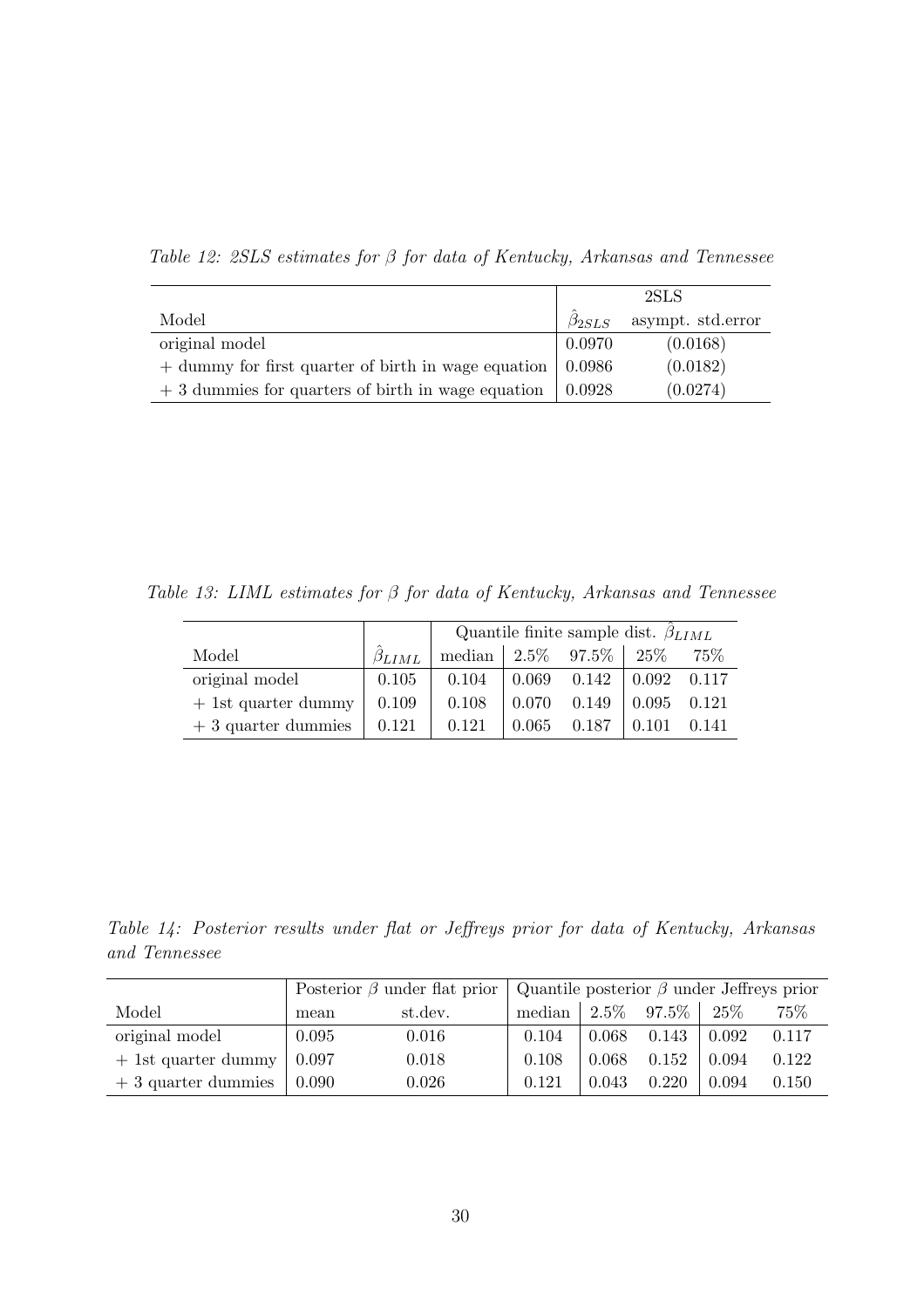similar to those for real data for four model specifications. For each specification the (mean) asymptotic standard error (over 500 simulations) of the 2SLS estimator for  $\beta$  is only somewhat larger for random data than for real data: 2.3, 1.3, 1.7 and 1.4 times larger. For our specification the asymptotic standard error of the 2SLS estimator for  $\beta$  is also only 1.5 times larger for random instruments than for real instruments (for the whole data set of the US). However, the 95% posterior interval under the Jeffreys prior is 3.0 times wider for random instruments than for real instruments, so the use of the Jeffreys prior shows a clear difference between results for random and real data. This reflects the relative insensitivity of Bayesian analysis under the Jeffreys prior to the addition of irrelevant instruments as compared to the flat prior (and the 2SLS estimator), as mentioned by Kleibergen and Zivot (2003).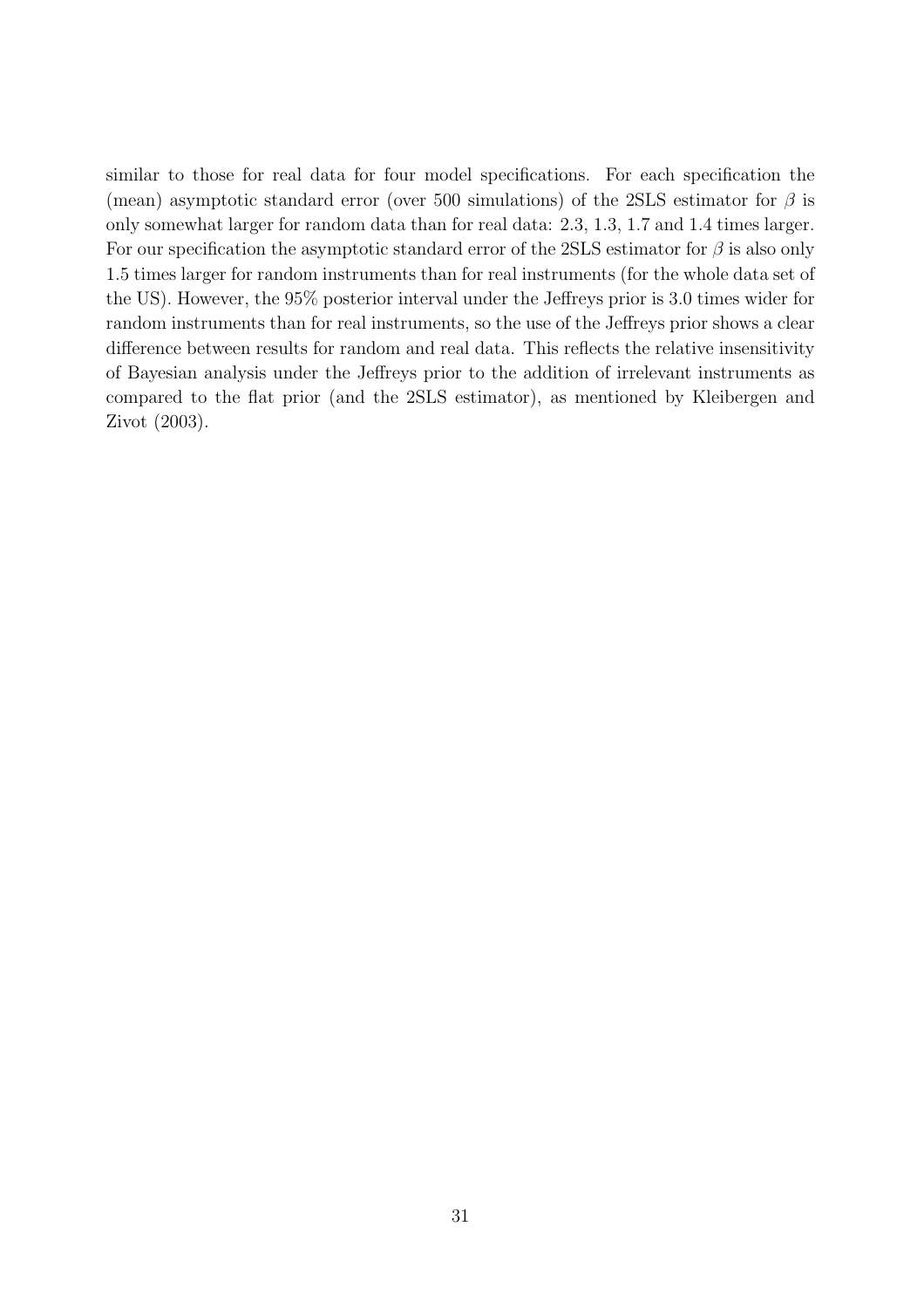#### 6 Conclusions

We have shown results of two classical methods, the two-stage least squares (2SLS) and limited information maximum likelihood (LIML) estimators, and two Bayesian approaches, using the flat prior of Drèze  $(1976)$  and the Jeffreys prior, for an IV regression model of Angrist and Krueger (1991) for the return on education. It is shown that for these four methods the results for the US crucially depend on the results for the Census region South. A possible explanation for this is that the average education spell for men born in 1930- 1939 is lower in the South, implying a larger influence of compulsory schooling laws as these do not concern education above a certain number of years, and hence a stronger effect of quarter of birth on education. A further division shows that results for the South substantially depend on three states: Kentucky, Tennessee and Arkansas. This suggests that the average level of education is not the only factor influencing the strength of the instruments, as men born in Alabama, Mississippi, Virginia and West Virginia have on average completed less years of education than those born in Tennessee: there are also other factors playing a role, which may include the power of government agencies enforcing schooling laws and the exemptions from these schooling laws, which vary across states.

If the effect of the return on education differs between the four Census regions, which may not a priori be ruled out given the large economic differences between these regions, inference using data of the US is not representative for the average returns on education across the US. Therefore one should be careful when drawing such conclusions.

We have further shown that quarter of birth is a stronger instrument for education for people with at most 8 or at least 14 years of education than for people with 9-13 years of education, which suggests that quarter of birth does not only affect the number of completed years of schooling for those who leave school as soon as it is allowed, as these are (mostly) contained in the group with 9-13 years of education. This suggests that the strength of the quarter of birth instruments is not so much caused by the asymmetry between school entry requirements and compulsory schooling laws keeping students at school until they reach a certain age; the value of the quarter of birth instruments seems to stem to a larger extent from the school entry requirements in combination with the dependence of the 'hazard rate' of leaving school on age (measured in quarters). Therefore, if one intends to increase the understanding of the working of the quarter-of-birth instruments, it is probably a better idea to pay more attention to school entry requirements and/or compulsory schooling laws for children of age 5-7 than to concentrate on the differences between compulsory schooling laws for students of age 16-18.

Finally, Bound, Jaeger and Baker (1995) have concluded that the interaction between compulsory school attendance laws and quarter of birth does not give much usable information concerning the causal effect of education on wages for two main reasons. First, the weakness of the instruments may lead to large inconsistencies in the 2SLS estimator even if there is only a weak relationship between the instruments and the error in the structural equation; Bound, Jaeger and Baker (1995) mention evidence casting doubt on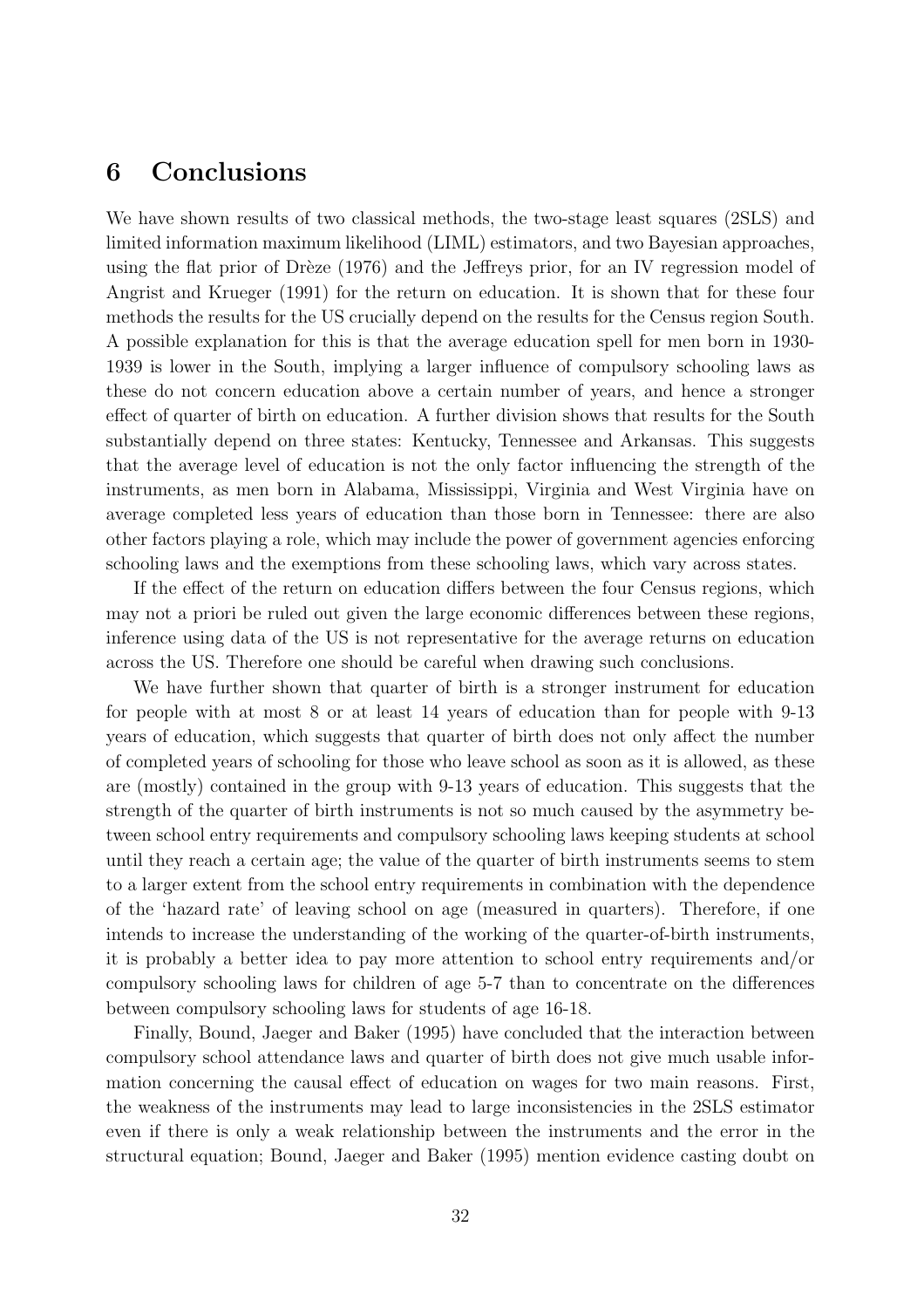the assumption that no such correlation is present. Moreover, Bound, Jaeger and Baker (1995) even report that differences in family income at time of birth would seem to account for virtually all of the association between quarter of birth and wages: they argue that the difference in income between those born in the first quarter and those born during the rest of the year can almost completely be explained by differences in family income at time of birth and an intergenerational correlation. Second, the 2SLS estimates reported by Angrist and Krueger (1991) may suffer from substantial finite sample biases because of the weakness of the instruments (despite the large sample size). However, we can use a Bayesian approach under the Jeffreys prior or the LIML estimator, which is approximately median unbiased in this case, instead of the 2SLS estimator. Furthermore, we may still obtain a rather tight posterior for  $\beta$  if we allow for a direct effect of birth during the first quarter on income. It should be noted that including quarter-of-birth dummies in the wage equation may result in (much) wider posterior intervals, and that if a direct effect of quarter of birth on income exists, this may not be constant across states/years; in that case more terms should be added to the wage equation. So, an important question remains whether the inclusion of such terms in the wage equation is necessary and if so, how these should be specified. This is left as a topic for further research. Still, it should at least be noted that if there exists a direct effect of quarter of birth on income, it is not likely that the factors causing this effect differ between states/years in the same way as compulsory schooling laws and the degree to which these are enforced. So, even if there exists a direct effect of quarter of birth on income which varies across states/years, the difference between these effects and the effect of compulsory schooling laws may be exploited, so that the resulting model may still give usable information on the causal effect of education on income in (regions of) the US.

So, it seems that the conclusion of Bound, Jaeger and Baker (1995), that the interaction between compulsory school attendance laws and quarter of birth does not give much usable information concerning the causal effect of education on earnings, may have been too strong, as the model of Angrist and Krueger (1991) (or a slightly modified version) may give usable information on the causal effect of education on income in (regions of) the US.

We end this chapter mentioning two topics for further research. First, an obvious question is whether the results reported in this chapter can also be found for other model specifications considered by Angrist and Krueger (1991). Second, an interesting idea is to apply the approaches used in this chapter under the assumption that the disturbances obey a different distribution than the normal, and thus investigate whether the results in this chapter are robust with respect to this distributional assumption.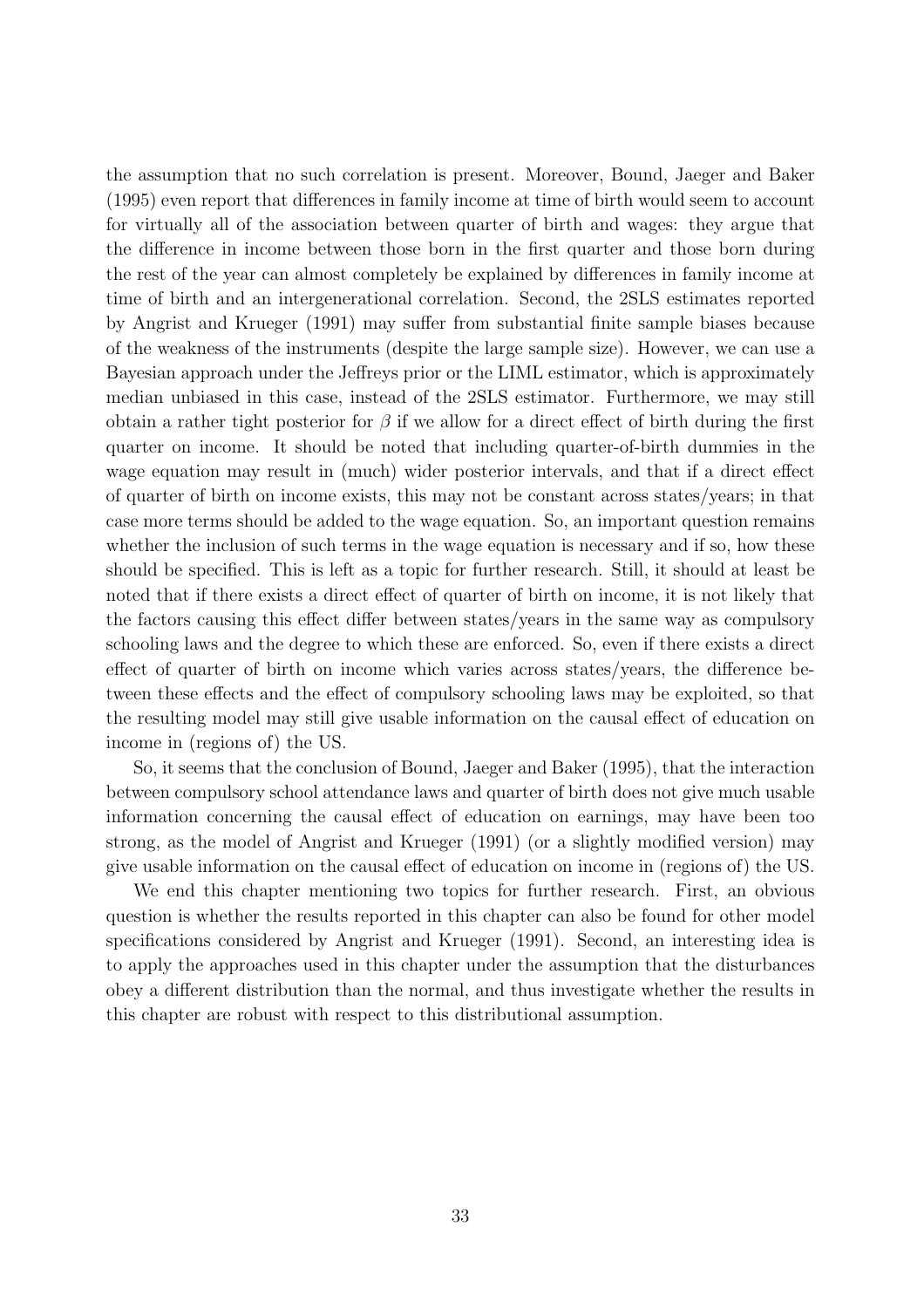#### References

- Anderson, T.W., Rubin, H., 1949. Estimators of the parameters of a single equation in a complete set of stochastic equations. The Annals of Mathematical Statistics 21, 570–582.
- Angrist, J.D., Krueger, A.B., 1991. Does compulsory school attendance affect schooling and earnings? Quarterly Journal of Economics 106, 979–1014.
- Angrist, J.D., Krueger, A.B., 1992. The effect of age at school entry on educational attainment: an application of instrumental variables with moments from two samples. Journal of the American Statistical Association 87, 328–336.
- Basmann, R.L., 1957. A generalized classical method of linear estimation of coefficients in a structural equation. Econometrica 25, 77–83.
- Bound, J., Jaeger, D.A., Baker, R.M., 1995. Problems with instrumental variables estimation when the correlation between the instruments and the endogenous explanatory variable is weak. Journal of the American Statistical Association 90, 443–450.
- Drèze, J.H., 1976. Bayesian limited information analysis of the simultaneous equations model. Econometrica 44, 1045–1075.
- Hausman, J.A., 1983. Specification and estimation of simultaneous equations systems. In: Griliches, Z., Intrilligator, M.D., editors, Handbook of Econometrics, volume 1. Elsevier Science, Amsterdam.
- Hood, W.C., Koopmans, T.C., 1953. Studies in Econometric Method, volume 14 of Cowles Foundation Monograph. Wiley, New York.
- Hoogerheide, L.F, Kleibergen, F.R., Van Dijk, H.K., 2006. Natural conjugate priors for the instrumental variables regression model applied to the Angrist-Krueger data. Journal of Econometrics, forthcoming.
- Kleibergen, F.R., 2000. Exact test statistics and distributions of maximum likelihood estimators that result from orthogonal parameters with applications to the instrumental variables regression model. Discussion paper TI 2000-039/4, Tinbergen Institute, Rotterdam.
- Kleibergen, F.R., Zivot, E., 2003. Bayesian and classical approaches to instrumental variable regression. Journal of Econometrics 114, 29–72.
- Maddala, G.S., 1976. Weak priors and sharp posteriors in simultaneous equation models. Econometrica 44, 345–351.
- Phillips, P.C.B., 1983. Exact small sample theory in the simultaneous equations model. In Griliches, Z., Intrilligator, M.D., editors, Handbook of Econometrics, Vol.1. North-Holland Publishing Co., Amsterdam.